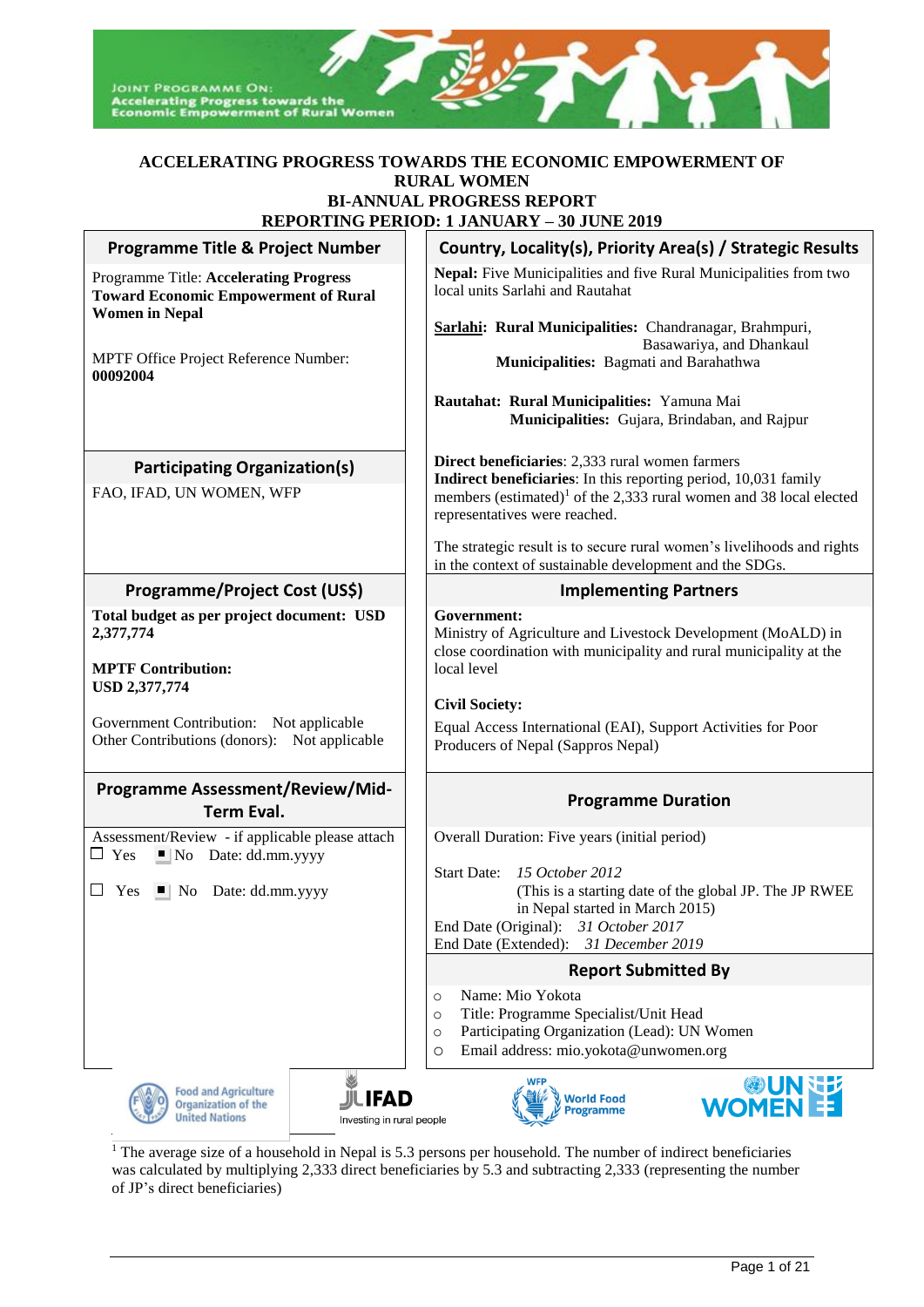# **Abbreviations**

| <b>DTO</b>      | <b>District Technical Officer</b>                         |
|-----------------|-----------------------------------------------------------|
| <b>FAO</b>      | Food and Agriculture Organization of the United Nations   |
| <b>GALS</b>     | Gender Action Learning System                             |
| <b>GESI</b>     | Gender Equality and Social Inclusion                      |
| <b>GRB</b>      | Gender Responsive Budgeting                               |
| <b>IFAD</b>     | <b>International Fund for Agricultural Development</b>    |
| <b>JP RWEE</b>  | Accelerating Progress Toward the Economic Empowerment of  |
|                 | Rural Women in Nepal: A Joint Pilot Contributing to       |
|                 | Implementation of the Agriculture Development Strategy in |
|                 | Nepal (JP RWEE)                                           |
| MoALD           | Ministry of Agriculture and Livestock Development         |
| <b>MPTF</b>     | Multi Partner Trust Fund (MPTF)                           |
| Mt.             | <b>Metric Tons</b>                                        |
| <b>NPR</b>      | Nepali Rupee                                              |
| <b>ToT</b>      | <b>Training of Trainers</b>                               |
| <b>UN Women</b> | United Nations Entity for Gender Equality and the         |
|                 | <b>Empowerment of Women</b>                               |
| <b>USD</b>      | <b>United States Dollar</b>                               |
| <b>WFP</b>      | World Food Programme                                      |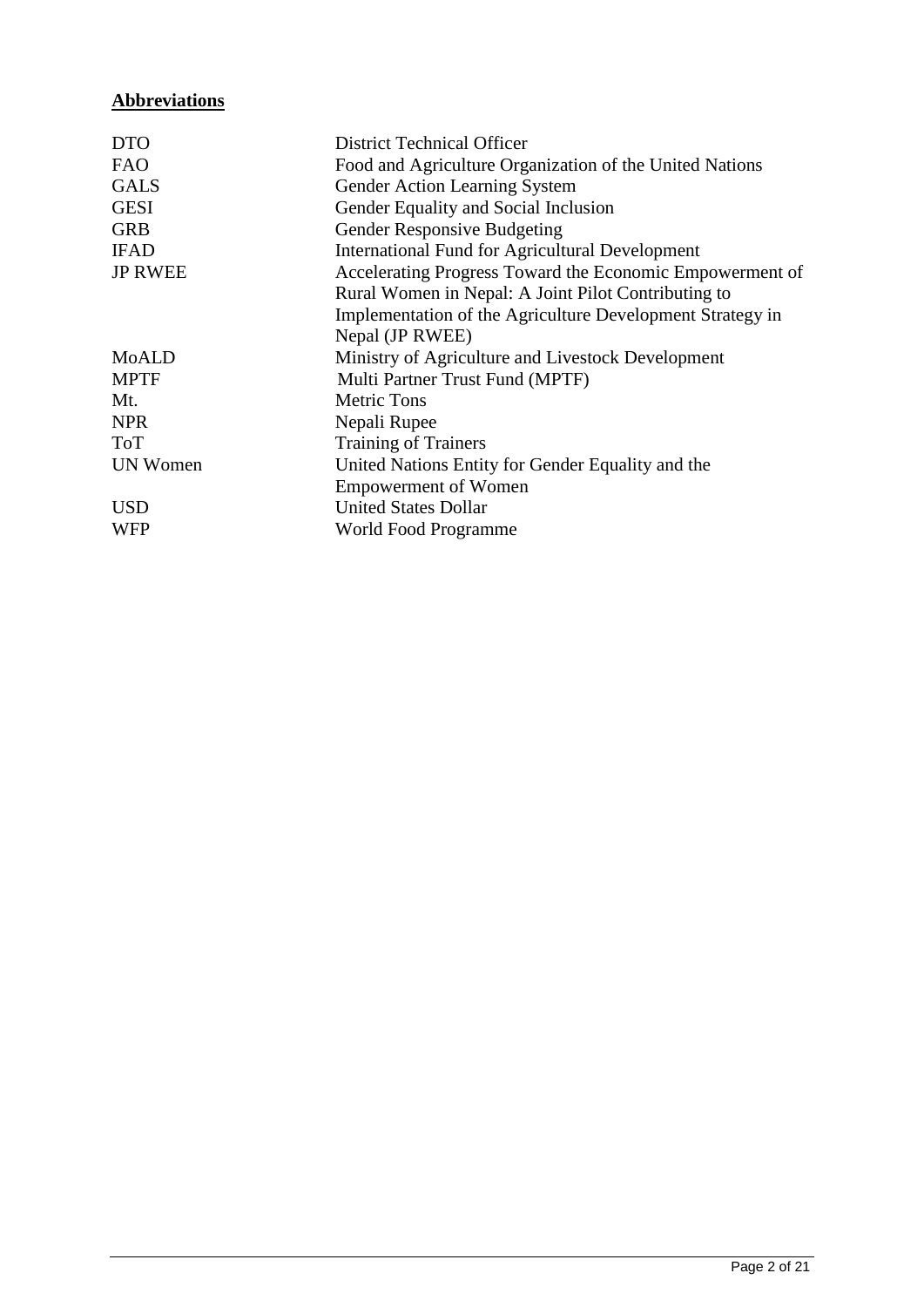## **EXECUTIVE SUMMARY**

The Joint Programme "Accelerating Progress Toward the Economic Empowerment of Rural Women in Nepal: A Joint Pilot Contributing to Implementation of the Agriculture Development Strategy in Nepal (JP RWEE)" aims to secure rural women's livelihoods and rights. The programme is currently being implemented in Sarlahi and Rautahat districts of Province 2 under the leadership of the Ministry of Agriculture and Livestock Development (MoALD) of the Government of Nepal.

The JP RWEE implementation in Nepal started since 2015 in three districts (Sindhuli, Sarlahi and Rautahat) with 3,622 rural women farmers. Due to financial constraint, the geographic coverage was narrowed down to two districts (Sarlahi and Rautahat) in July 2018 with the approval of the work plan for 2018/2019. Currently, the programme is being implemented in Sarlahi and Rautahat districts covering 2,333 rural women farmers as beneficiaries. This biannual report summarizes key progress and achievements of the JP RWEE from 1 January to 30 June 2019.

Out of the total 11 programme output indicators, nine have either been achieved or are on track. Out of nine, three of the indicators have significantly exceeded their respective targets. Progress on the remaining two output indicators will be reported in the Annual Report of 2019. Out of seven outcome indicators, four indicators are either been achieved or are on progress. Out of four, one has exceeded the target. The remaining three indicators where the progress is not reported in this reporting period, will be reported in the Annual Report of 2019.

The key progress during this reporting period (January – June 2019) is as follows:

### **Key milestones of the JP by outcome:**

<u>.</u>

### **Outcome 1: Improved food and nutrition security**

- As of June 2019, 2,333 rural women farmers in two districts (1,142 in Sarlahi 1,191 in Rautahat) benefitted from JP's technical and material support on kitchen gardening and commercial fresh vegetable production, which resulted in the improvement of the food and nutrition security of themselves and their family. The main results include:
	- o The household vegetable production of 2,333 rural women farmers increased by 153 per cent per household, compared to the baseline (from 234 kg. in 2015) to 591 kg. per household in June 2019). The total harvest from January to June 2019 was 1,378 metric tons (mt.); and
	- o The 2,333 rural women were able to improve the nutrition security at home by consuming more vegetables, which were home-grown with the support of the JP RWEE or purchased with income generated through the JP RWEE. In this reporting period, 413 mt. of vegetables were consumed by the 2,333 JP RWEE participants and their family members.
- During the reporting period, 93 rural women's groups (97 per cent of 96 groups) established) accumulated a total of Nepali Rupee (NPR)  $4,214,120$  (USD  $37,642$ )<sup>2</sup> under

<sup>2</sup> USD 176,597 with the UN exchange rate for June 2019, NPR 111.95/USD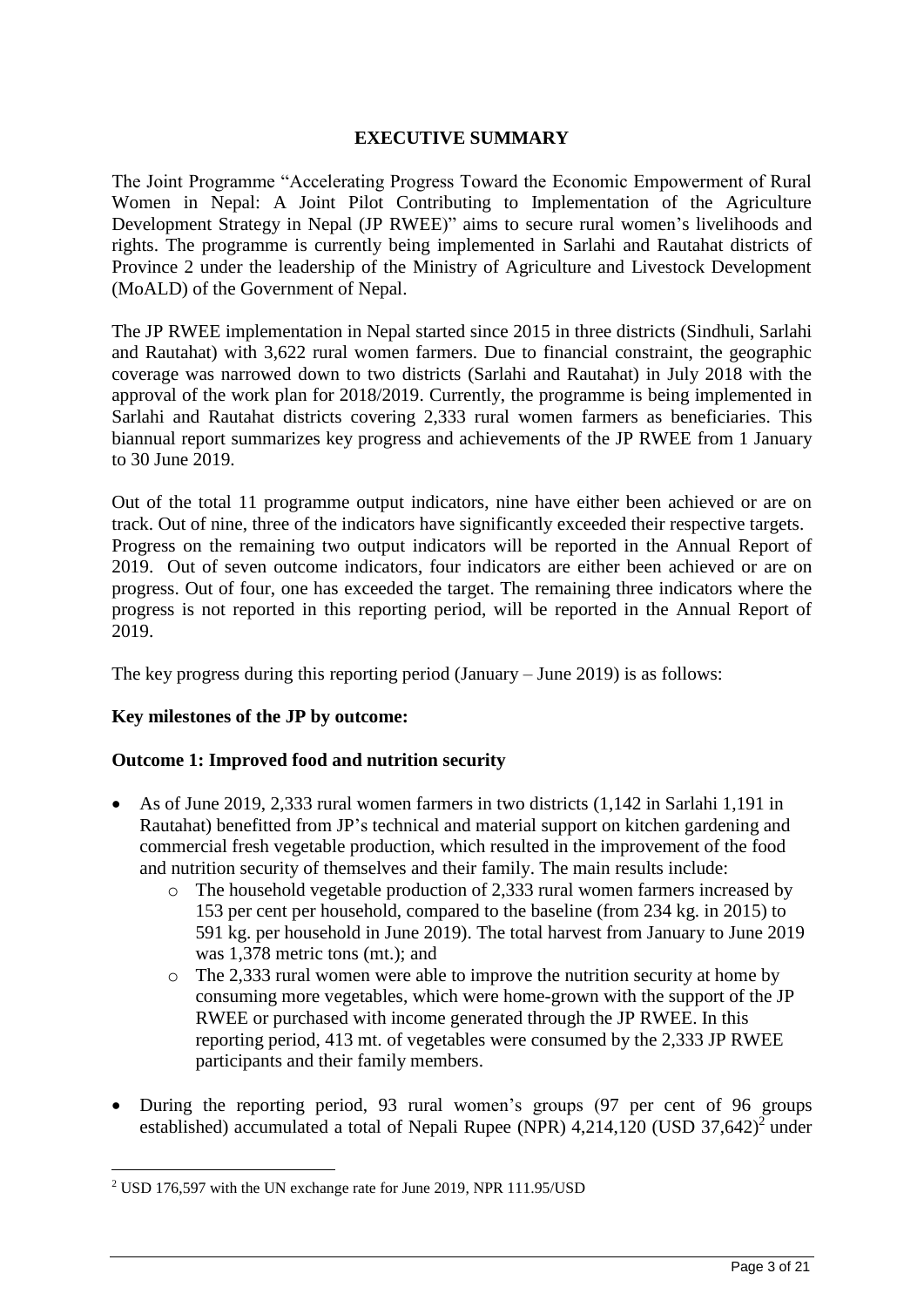a group revolving fund scheme after facilitated role played by the JP RWEE team on the importance on the revolving fund scheme in a group. The fund is strategic intervention of JP to secure accessible fund for the improvement of the women farmers' agricultural production.

### **Outcome 2: Increased income to secure livelihoods**

- A total of NPR 19,770,138 (USD 176,597) was earned by 1,805 JP RWEE women  $(77$ per cent of the 2,333 women supported) in this reporting period. This was the consolidated sales income from a total of 965 mt. fresh vegetables produced by rural women farmers with the support of the JP RWEE. The remaining 528 rural women opted to use their harvests for family consumption.
- A short-term wage employment opportunity was created for 300 rural women farmers who are the members of cooperatives in the two districts with their participation in the construction of two market outlets. The JP coordinated with the local decision-makers at the construction sites for this initiative. Each woman will earn a daily wage of NPR 400 (USD 3.53) for 30 days of construction work. Their total earning will be reported once the construction work is completed.

### **Outcome 3: Enhanced leadership and participation in communities, rural institutions and in shaping laws, policies and programmes**

• A total of 305 rural women and men learned about gender responsive patterns of behaviors during the reporting period. This is evidenced by 190 JP RWEE women farmers as change catalysts and 111 family members (49 women, 62 men) of those women. They include four volunteers (three JP RWEE women and one male family member) who also serve as field coordination volunteers. The 305 people reported during monthly monitoring and Focus Group Discussion (FGD) that they felt positive changes in their behaviors after learning methodologies and tools for the Gender Action Learning System (GALS) through a GALS Change Catalyst Workshops organized with technical support of the JP in two districts, respectively. Urmila Sah, a rural woman farmer from Laxmi Rural Women Farmer's Group in Babargunj, Sarlahi district mentioned that "I had heard from my elders that we have to be successful in our lives, however, did not know I have to plan certain things to achieve my goal to be successful. This is what I learnt from GALS workshop which I found useful."

#### **Outcome 4: A gender responsive policy environment secured for the economic empowerment of rural women**

• A total of 38 (22 women, 16 men) locally-elected leaders from Rautahat and Sarlahi districts enhanced their knowledge and understanding of the concept of the seven steps of local planning process and the importance of ensuring meaningful participation of women and other marginalized groups in the process during three-days workshops organized under the JP RWEE. They also acquired knowledge on the concept of Gender Equality and Social Inclusion (GESI) and the rationale and application of Gender Responsive Budgeting (GRB) in local level participatory planning processes.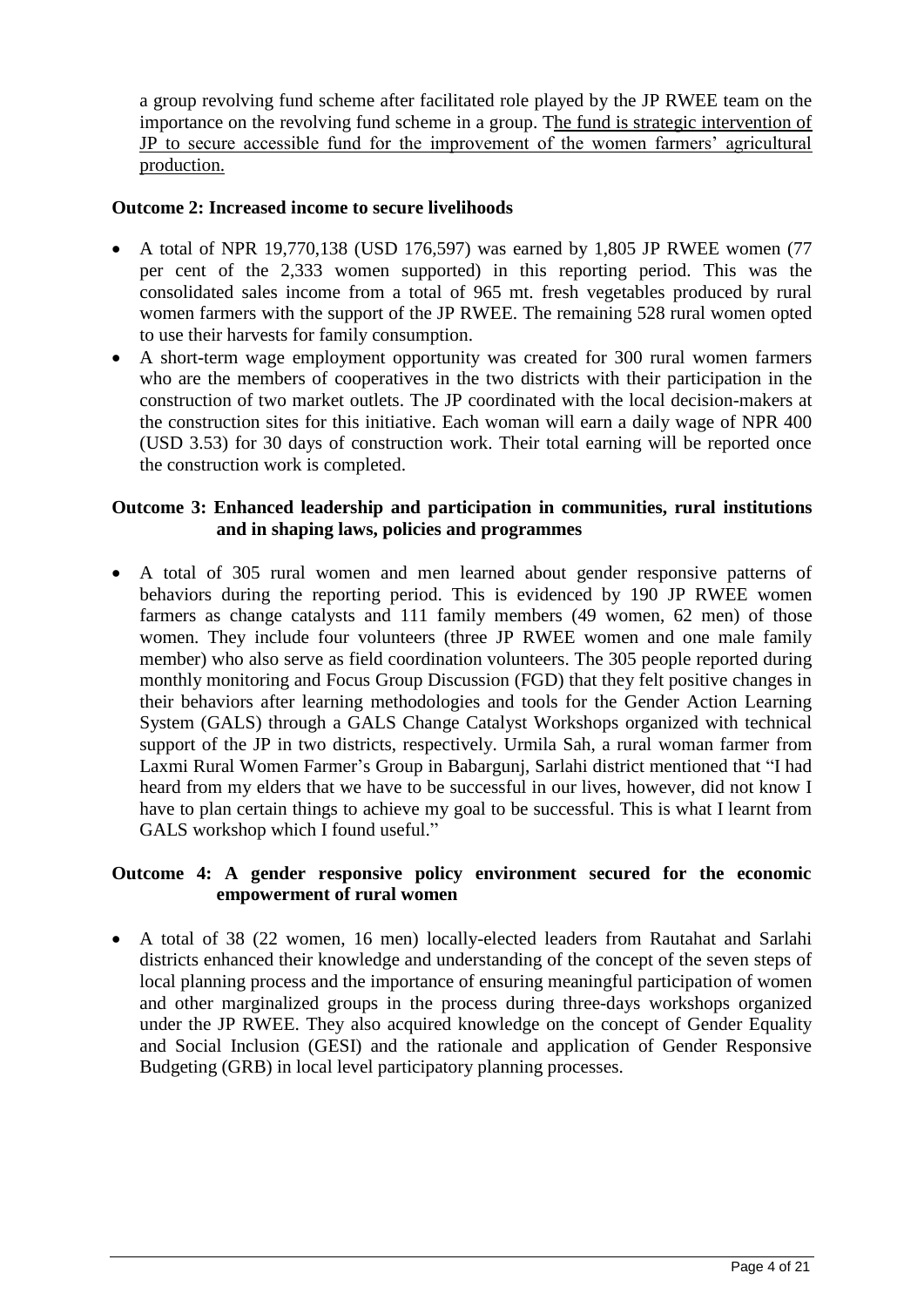## **I. Results**

### **i) Narrative reporting on results:**

This section provides a narrative report on the outcomes and relevant outputs from January-June 2019 where progress was made during the reporting period.

### **Outcome 1: Rural women have improved food and nutrition security**

As of June 2019, a total of 2,333 rural women farmers (Janajatis 27.65 per cent, Dalits 9.39 per cent, Muslims 7.37 per cent, Madhesis 45 per cent and Brahmins and Chhetris 10.59 per cent) in 2,333 households were able to increase their vegetable production by 153 per cent in Rautahat and Sarlahi districts. From a baseline of 234 kg. per household in 2015 the current vegetable production has now reached 591 kg. per household). During the reporting period, the JP RWEE continued to support rural women farmers to enhance their agriculture production capacity by providing on-farm spot trainings, and guidance to apply their acquired knowledge, skills and agricultural technologies into practice. The training covered relevant subjects, such as nursery establishment and soil and crop management. Exposure visits to vegetable production farms in Chitwan and Parsa districts were organized in May 2019 with 34 selected JP RWEE women to introduce women-friendly technologies and extend learning and sharing opportunities for them. The continued technical support and exposure visits were meant to help JP RWEE women farmers internalize their learnings and engage in vegetable production through their own initiative. An increase in agricultural production is expected to contribute to improved food and nutrition security of JP RWEE women and their family members as it also helps increase the consumption of vegetables by family members. Women themselves have expressed improved nutrition in-take before and after the implementation of the JP RWEE during the group discussions with them.

A total of 93 rural women's groups (97 per cent of 96 groups formed through the JP RWEE) in Sarlahi and Rautahat districts, established a group revolving fund scheme in their respective groups, securing group members' access to financial resources. During this reporting period, a total of NPR 4,214,120 (USD 37,642) was made available/accessible to a total of 2,258 (97 per cent of all direct beneficiaries) JP RWEE women farmers through the revolving fund scheme. The group finance scheme has enabled group members to buy agricultural inputs (e.g. seeds, chemical fertilizer, pesticides and agriculture tools) on time and other essential goods and services during the time of urgency. Having access to their own financial resource (a group revolving fund) enabled group members to avoid taking loans from local money lenders and financial institutions, which usually charge high interest rate, require lengthy and complicated application processes, and impose requisites that are usually difficult for women to comply with.

#### **Output 1.1: Rural women have increased access to and control over resources, assets and services critical for their food and nutrition security**

Since the start of the programme in 2015, a total of 2,333 rural women in Sarlahi and Rautahat districts, continued to benefit from increased access to resources and services, which are critical to the improvement of their agricultural production. These include vegetable seeds, irrigation schemes (motor-operating shallow tube wells with a pump set), agricultural machinery and equipment, and introduction of useful agricultural technologies. During this reporting period, 20 shallow tube-wells were installed in two districts (Rautahat 10, Sarlahi 10) with the technical and financial support from the JP RWEE. Around 60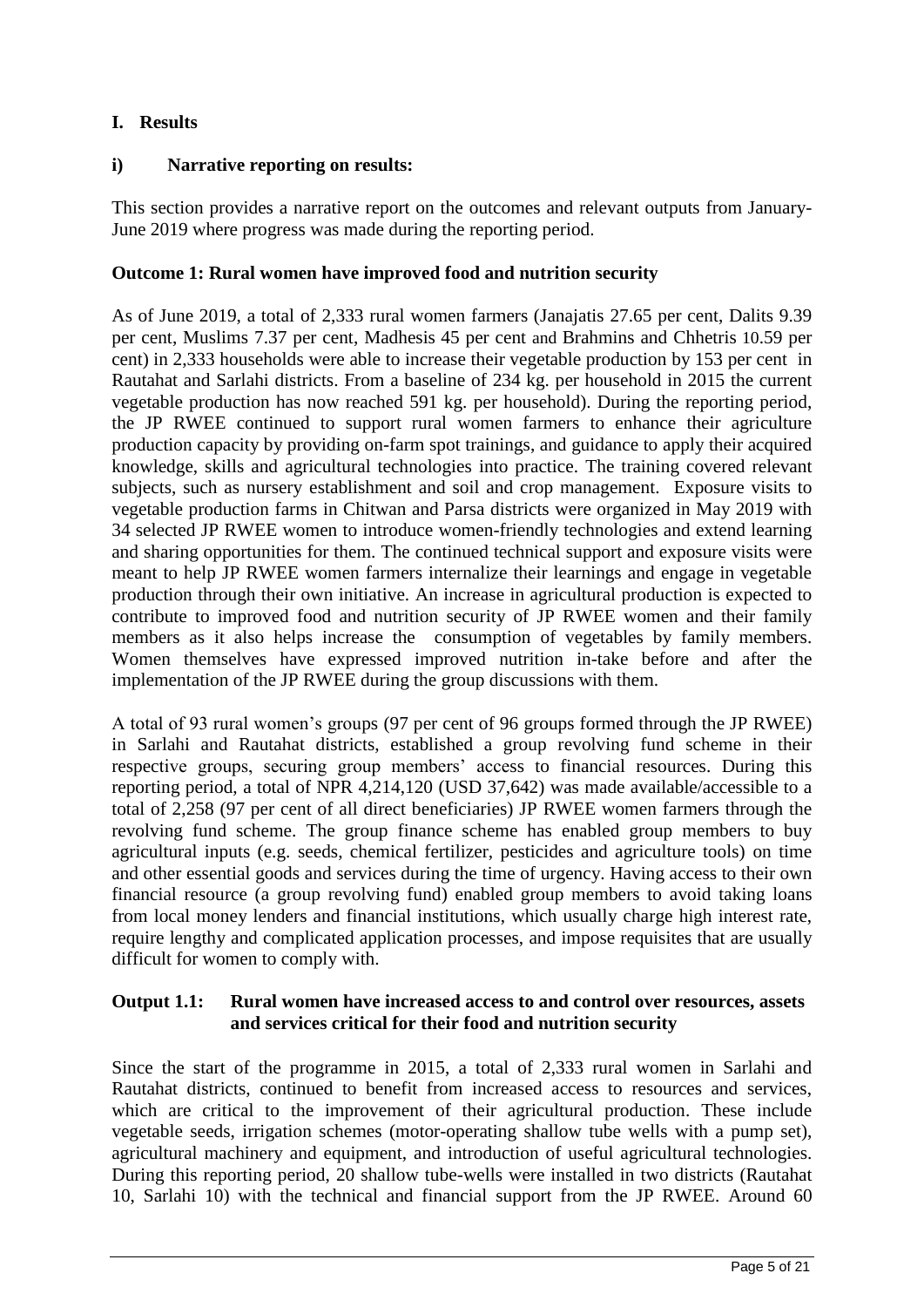hectares of land of approximately 20 rural women's groups (covering 200 rural women's households) will have easy access to agricultural water through the 20 tube wells.

In addition, 200 rural women in two districts are currently (end of June) participating in an intensive nutrition education training programme with the support of the JP RWEE focused on diversified food consumption patterns and dietary practices in households, and development of a nutritive profile of local foods. With technical and funding support from the joint programme, a training manual on nutrition of children and pregnant and lactating women was developed for the use of community facilitators/resource persons. The social behavior change communication (nutrition information, education and communication) materials have been developed/printed and are being distributed at the community level. Additional 200 rural women in two districts are receiving training on disaster preparedness and response planning, household level disaster preparedness and general awareness on saving lives in the event of disasters, including floods, cold wave and windstorm.

#### **Outcome 2: Rural women have increased income to secure their livelihoods**

As of June 2019, 1,805 rural women farmers, or 77 per cent of the 2,333 women supported, earned a total of NPR 19,770,138 (USD 176,597) by selling vegetables in the market. The increased agricultural production, which was attained through the support of the JP, enabled the women to sell more vegetables in the nearby markets.

The remaining 528 rural women (23 per cent of the 2,333 direct beneficiaries) consumed the produced vegetables by themselves and their family members. In addition, the JP RWEE applied a "cash assistance for assets" scheme to construct a market/selling outlet in each of the two districts. A total of 300 rural women farmers have been employed for the construction of the two market outlets and each one will earn NPR 400 (USD 3.53) per day for a period of 30 days each. This daily wage rate is aligned with the wage standard determined by the local governments. The payment will be made to the 300 women once the construction work is completed in September. While this is a wage employment opportunity with limited number of women for a short-term, the JP RWEE's past experience in construction of community assets has shown that it can set a positive precedent in the community to demonstrate women's capacity in the construction work and, also, a practice of equal pay for women and men for the same work.

Rural women spend their earnings on different activities, such as house repair, lending money to friends and neighbors who are in need, expenses during festivals, and children's education. The rural women expressed that they feel more empowered and respected by family and community members when they are able to earn their own money.

#### **Output 2.1: Rural women have enhanced entrepreneurship skills and value chains to access markets for their products**

Out of the 96 women farmers' groups established under the JP RWEE since 2015, 55 are now engaged in commercial vegetable production as of June 2019. Out of the 55 groups, 40 were supported by JP with marketing equipment, such as weighing machine and plastic crate, to handle and carry fresh vegetables safely to the market. The JP organized an interaction workshop in June 2019 in the JP districts to facilitate the establishment of vegetable marketing linkages among the 40 women farmers' groups, local wholesalers/vendors/collectors and retailers. During the exposure visit to Chitwan and Parsa districts, 34 rural women farmers (out of 55 commercial farming groups) were also able to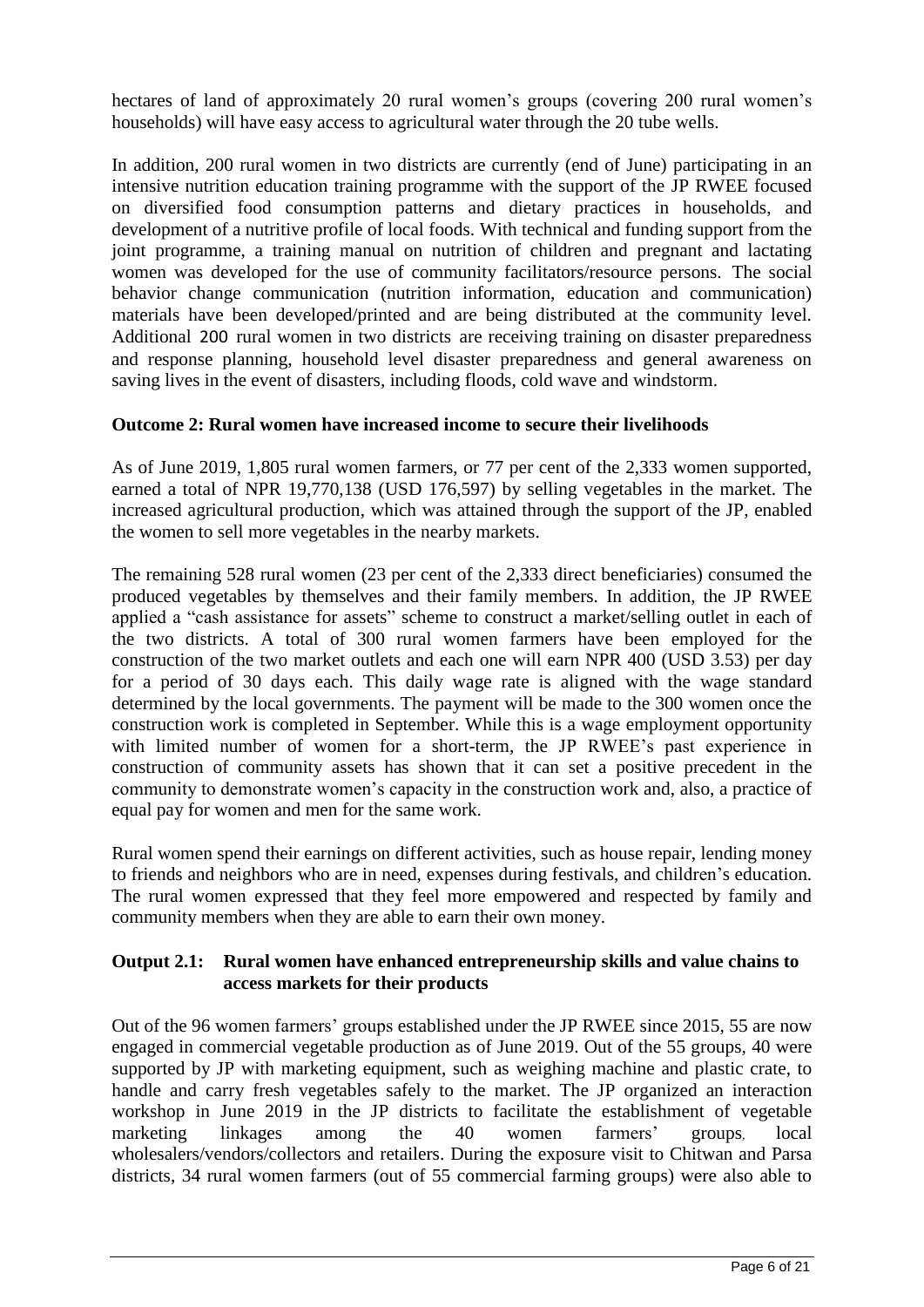visit vegetable market centers and sell their surplus production to wholesalers and traders in the aforementioned districts.

In addition, the engineering design of two market outlets was completed during this reporting period. Two market outlets (one in each distric t) are currently being constructed under a "cash assistance for assets" scheme, which provides 300 rural women with wage employment opportunity for a period of 30 days per person. Market outlets will enable rural women farmers to conveniently collect and bring their surplus produce for sale. Two market outlets management committees (with 11 members each, all women) were formed in coordination with the respective municipalities. Pre-construction training were provided to the 22 members (all rural women) of the two market outlets' management committees.

### **Output 2.2: Rural women have increased access to decent wage employment opportunities**

As mentioned above, a total of 300 rural women are now engaged in a short-term wage employment (around 30 days per person) through the "cash assistance for assets" scheme, for the construction of the market outlets in Rautahat and Sarlahi districts. In addition, in order to increase off-farm wage employment opportunities of rural women farmers, 24 selected JP RWEE women were able to enhance their capacity as pesticides retailers and took an examination to secure a license. The license will enable them to legitimately initiate agro-vet business through the establishment of agro-vet shop. The examination was administered by the Plant Quarantine and Pesticide Management Center under the Ministry of Agriculture and Livestock Development, Government of Nepal.<sup>3</sup> The JP RWEE played a role in coordinating with the Government for this training and selecting women participants as per the required criteria of the training.

In addition to the JP RWEE women, two male family members of JP RWEE women were added to the training to satisfy the minimum quota required to hold the training. The Government's training location was far and not convenient for the majority of the JP RWEE's women farmers. Due to deeply-rooted traditional social norms, not all of JP RWEE candidates for the training were not allowed to travel by their family members. The two men were included in the training with a condition that they would utilize their knowledge and skills with their families and rural women's groups in their respective districts.

Out of 26 farmers who took the licensure examination, nine (women 7 and men 2) passed the examination and received a license. They are in the process of opening an agro-vet shop in both districts. A lesson learned from this experience indicates that the selection of occupations and skills development for wage employment opportunities must be gender responsive. In the future, JP RWEE will take into account the current condition, status and challenges, which JP RWEE women may face when accessing those opportunities, including education levels, skills, understanding and mobility restrictions.

<u>.</u>

<sup>3</sup> For more details, visit to: http://www.npponepal.gov.np/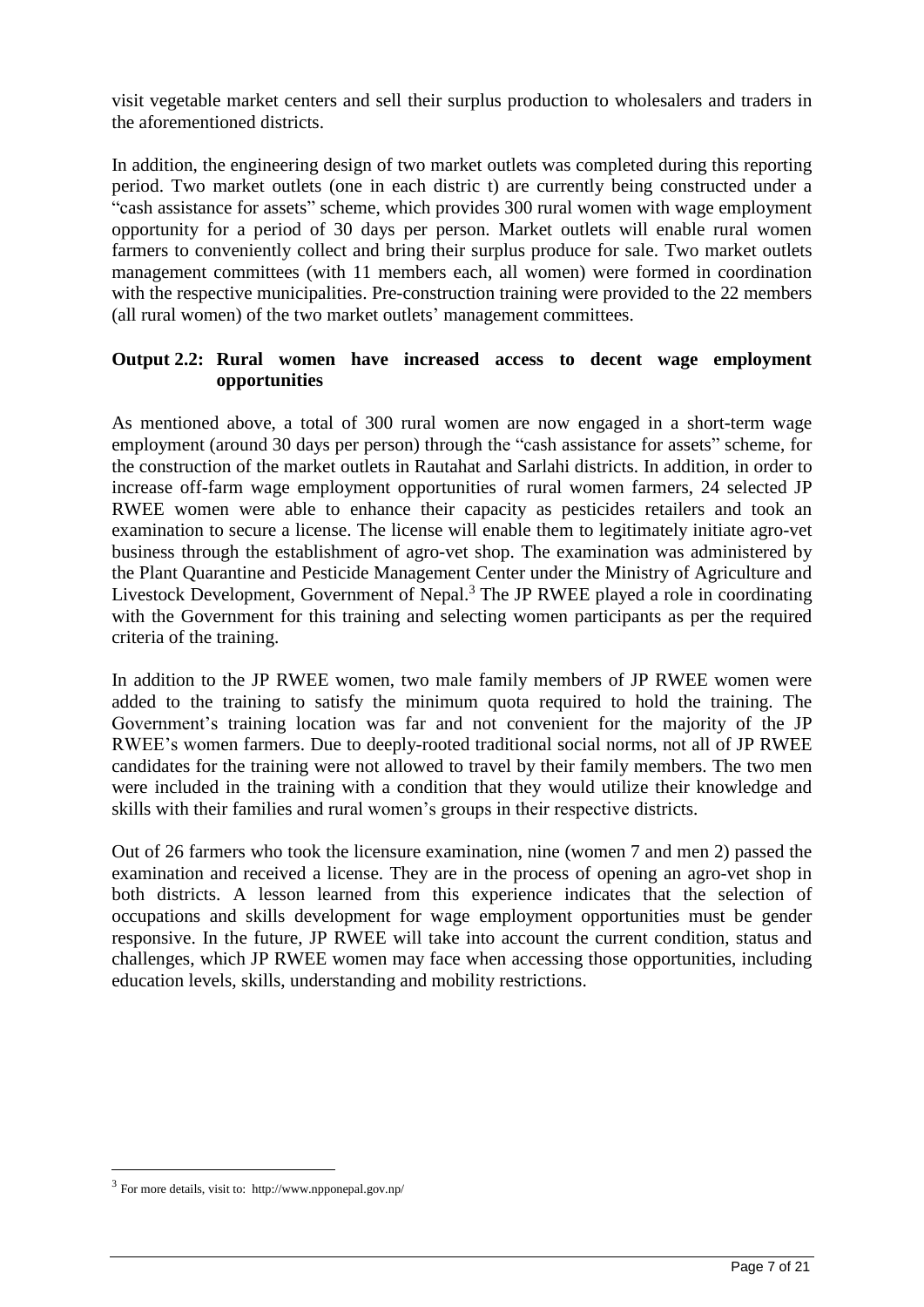#### **Outcome 3: Rural women have enhanced leadership and participation in their communities and in rural institutions, and in shaping laws, policies and programmes**

Building on the results, achievements and lessons learned from Sahi Ho! advocacy campaign,<sup>4</sup> follow-up interventions for community engagement in the two JP RWEE districts have been designed and the implementation is in progress. In response to an identified need to take a holistic and comprehensive approach to working with rural women farmers, the follow-up interventions focus specifically on women's leadership and participation in the agricultural sector. This intervention also engages rural women's families and aim to empower rural women farmers in the context of federalism. By focusing on the families and communities, as well as the women farmer themselves, the follow-up interventions aim to utilize women's economic empowerment as an entry point for building a more gender responsive environment for rural women farmers at home and communities in these two districts. The implementation of the follow-up interventions started on 1 April 2019 and progress will be reported in the Annual Report 2019.

#### **Output 3.1: Rural women, including young women, have enhanced confidence and leadership skills to take an active part in local governance systems.**

A total of 13 women (Rautahat 5, and Sarlahi 8), out of 18 trained (Rautahat 9, Sarlahi 9), are now demonstrating capability to support, organize and facilitate weekly group discussions in their respective communities. They expressed their commitment to serve as active leaders throughout and beyond the joint programme. Their commitment has been evident in their active participation throughout the training period.

This initiative aims to support the implementation of follow up interventions to enhance the leadership skills of JP RWEE women and build social cohesion among them. They use participatory tools, such as discussions, role-plays, quiz and reflective dialogues. Out of the 18 women trained, five are yet to achieve full confidence in performing their community facilitation roles. While further encouragement will be extended to them through the JP, the remaining 13 trained field facilitators will continue to reach a total of 54 rural women farmers' groups, with 1,294 JP RWEE women members, in their respective districts.

The 18 women were selected from JP RWEE women farmers' groups and received a five-day Training of Trainers (ToT) from 14 to 18 June. They were trained on group facilitation and mobilization skills and other useful tools, which would help them ensure quality and consistency of weekly sessions. Out of the 18 women who participated in the training, 12 participants belong to Janajati, four belong to Madhesi and two belong to Brahmin/Chhetri groups. The five-day training focused on facilitation skills, managing a group, life skills, gender equality, social cohesion, gender responsive budgets, local level planning process, local level advocacy and coalition building. Presentation, discussions, group work, role-play, games, and micro-teaching were used during the training to increase effectiveness and engagement among participants. All of the 18 participants who attended the training were enthusiastic and demonstrated a positive learning attitude.

<u>.</u>

<sup>&</sup>lt;sup>4</sup> UN Women launched a one-year action-oriented communication and advocacy campaign, Sahi Ho!, in 2018 to raise public awareness, increase political will, and encourage allocation of increased resources to support women's leadership roles and economic empowerment in Nepal. The campaign directly contributed to UN Women's three ongoing women's economic empowerment programmes namely the JP RWEE, Advancing Women's Economic Empowerment Programme and The Future We Want Project. The campaign was successfully completed on 31 March 2019, and was able to directly engage 11,629 people through the community-based activities and reached approximately 11 million individuals through the campaign activities and mass media/social media outreach.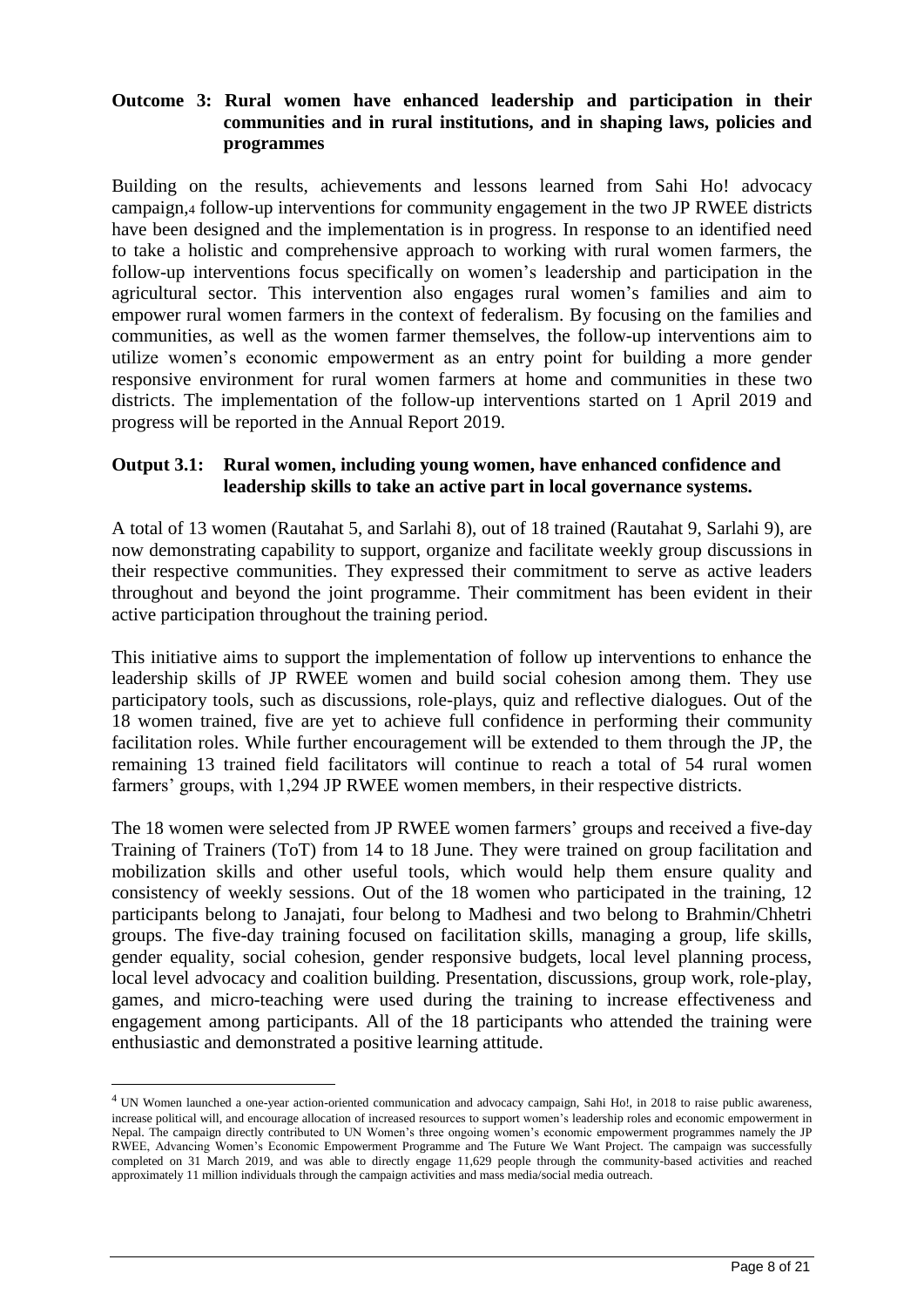To assess the progress of women on leadership and decision-making role in both private and public lives, a formative study was conducted by Equal Access International, a service provider under the JP RWEE in May and June 2019 to inform the design and implementation. Research questionnaires for the formative study was mainly based on a desk review of available literature on women's empowerment, women and agriculture, local level planning process and other related issues. Four group discussions (two in each district) with 45 rural women (Rautahat 29 and Sarlahi 16) were also conducted to get information about the existing condition, barriers and challenges faced by the rural women farmers in accessing services and resources available at the local level. In addition, information on budget allocation for women and/or agriculture related programme was collected from municipalities and ward offices in both districts. These discussions and information informed the design of the baseline study questionnaire.

A baseline study was separately conducted in June 2019. A total of eight enumerators (women four and men six) were mobilized for the study. They participated in a one-day training about tools of data collection, research ethics and a field plan. Each enumerator covered 12 rural women's groups and conducted a survey on the provided questionnaire. In each district, two focused group discussions were conducted with family members of the rural women in the JP intervention areas. The baseline study was completed on 30 June 2019. The outcomes of the baseline study will be shared in the next report.

### **Output 3.2: Rural women have greater organizational capacities to form, sustain and participate into Producer Organizations, cooperatives and unions**

One multipurpose cooperative was formed and registered in Sarlahi district in May 2019. Around 200 interested members of eight rural women farmer groups under the JP RWEE joined together and registered themselves as members of the cooperative. Through this registered cooperative, the women can now approach banks or financial institutions and avail of other incentive packages declared by the Government. This will support rural women to enhance their leadership role and increase their income for sustainable livelihood. The JP RWEE facilitated in bringing these women together and sensitizing them on the importance of the cooperative and how it will support them for enhanced leadership and sustainable livelihood.

## **Output 3.4: Rural women, including young women, have enhanced awareness on their rights in a more supportive community/local environment.**

A total of 1,294 rural women farmers and their families have been reached through weekly discussion sessions in their community. Participatory tools, such as reflective dialogues, discussions and role plays, are being used to enhance their life and leadership skills, including advocacy and coalition building skills. The group discussions cover information on GESI issues, local level planning process, allocation of resources for women farmers at local levels and how to tap such resources. The details of the group sessions will be included in the next report.

A total of 42 rural women from eight rural women's groups from two districts (four from each) and four community volunteers who were recruited under the JP RWEE (two from each district) enhanced their capacity on the GALS methodology and tools after attending a GALS Change Catalyst Workshop organized in February and May 2019, respectively in the two districts. As of this reporting period, a total of 305 rural women and men, comprising of 190 JP RWEE's rural women farmers as change catalysts and 111 family members (49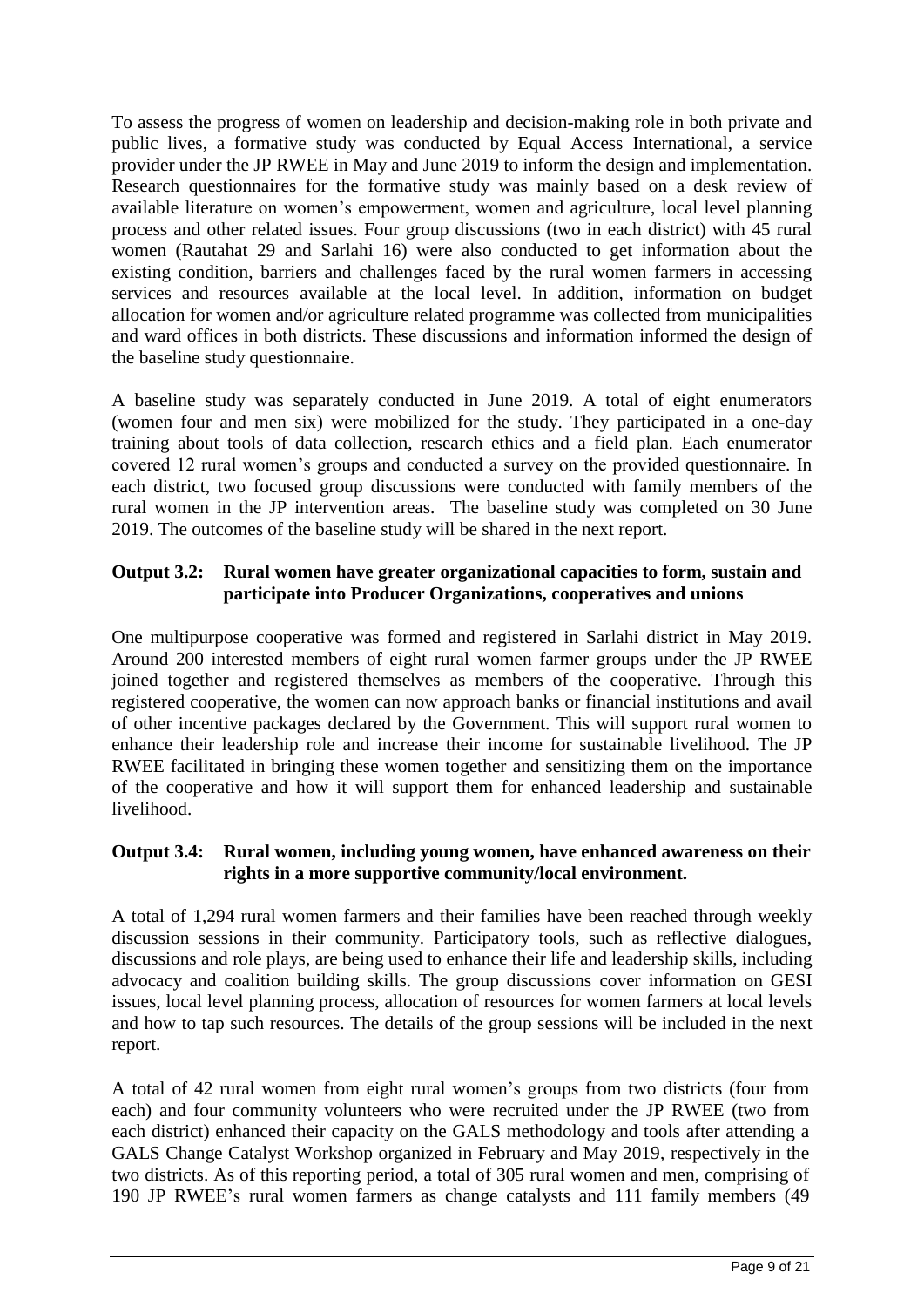women, 62 men) of these women farmers were trained to apply the GALS methodology through a training workshop organized with technical support of the JP in two districts, They include four volunteers (three JP RWEE women and one male family member) who also serve as field coordination volunteers.

These 305 people shared that they are initiating positive qualitative changes in their behavior at the household level. Participants of the JP RWEE who were trained on the GALS methodology have started using the GALS methodology and its tools for behavior changes in the household, and shared what they learned with peers and their family members. The knowledge sharing have been also expanded to neighboring women's group members. This shows that an interest of women to learn the GALS methodology has increased and positive qualitative changes in their lives are beginning to occur. This was shared by rural women during the focus group discussions conducted by the JP RWEE team in both districts. Although significant changes are yet to be realized, the qualitative positive changes noticed at the initial level can be summarized as:

- a) Individual behavior changes:
	- 156 JP RWEE women have enhanced their level of confidence and started listening to each other on challenges women face in respective communities and do selfreflection.
	- 165 JP RWEE women are bringing changes in their way of thinking and actions with increased understanding of their own roles. For example: envisioning about happy life, identifying appropriate actions to achieving visions and goals, identifying both opportunities available and challenges to be faced on the way to achieve vision; reducing expenses, which women and men see can be minimized; and involving in more income generation activities with increased role of men in unpaid household work.
- b) Family dynamics:
	- Trust among husband, wife and other members of the family has been strengthened in 10 families.
	- Discussion and sharing among husband and wife increased and the voices of women were heard in 42 first generation GALS participants' families.
	- Five rural women reported that traditional socio-cultural norms have started to change i.e., Muslim and Madhesi women, especially young daughters-in-law who were never out from their houses, have started to be exposed to other communities and initiated self-earning (by few non-JP RWEE's women) activities.
	- Incidences of domestic violence in five families are reported to have decreased. Rural women reported that women started sharing about domestic violence experiences after they were engaged in the GALS process. Men who used to be violent with their wives started listening to their wives' voices at home.

c) Group dynamics:

- Number of meeting attendance and meaningful and quality of time provided to the meeting increased among all participants.
- Practice of mentoring of group members is being increased in all eight rural women's groups.
- d) Economic changes: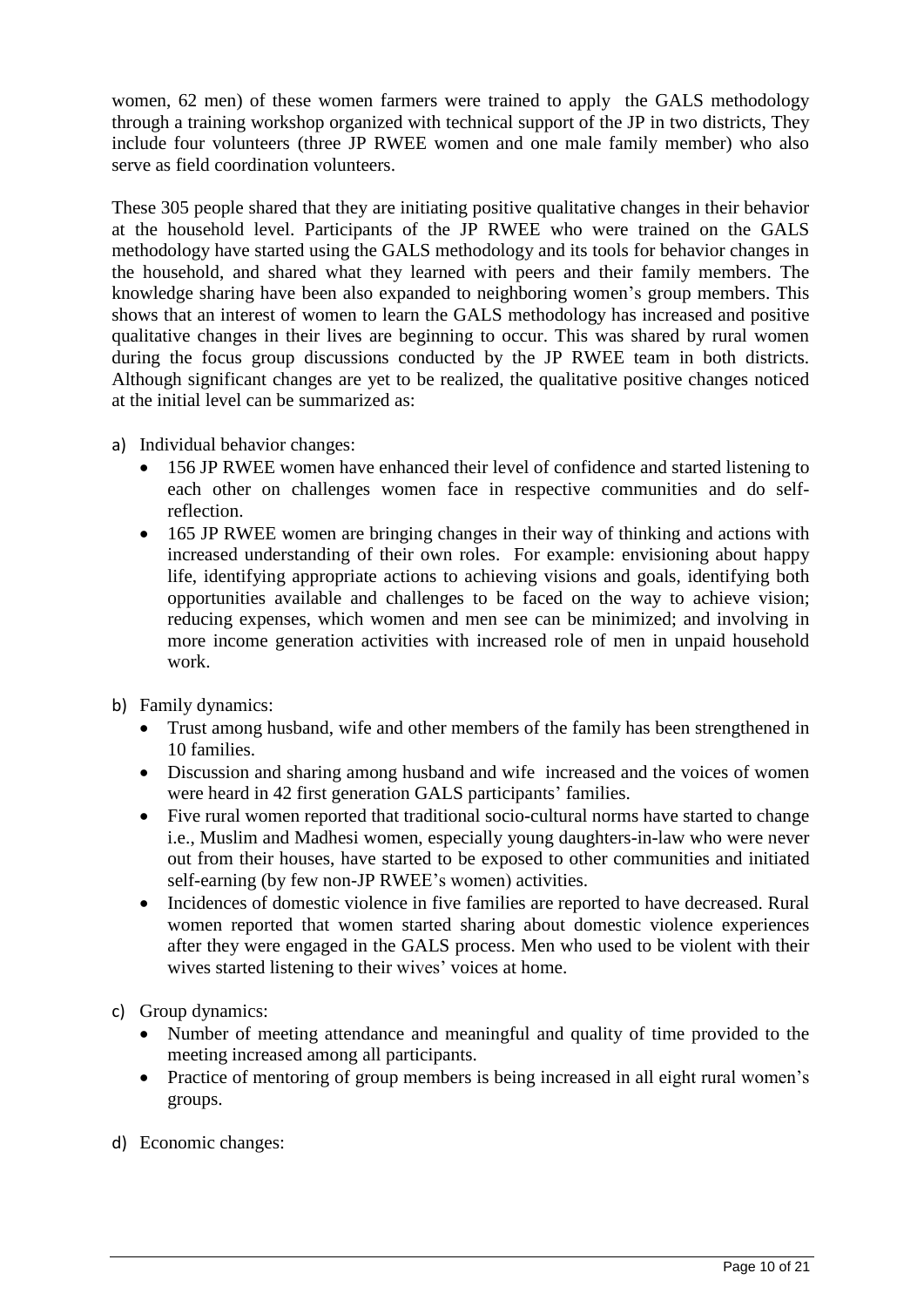- 17 rural women have opened bank account and increased their savings. Their accounts were opened in more than one bank on their own name and they deposited their savings.
- 143 rural women have increased income either initiating new economic activities or increasing the amount of income through more effort from ongoing economic activities like wage labor, growing vegetable, raising chickens, goat rearing, growing maize and others.

### **Outcome 4: A more gender responsive policy environment is secured for the economic empowerment of rural women**

Outcome 4 focuses on developing a better understanding and adherence to GESI and GRB in the context of the current state restructuring process and supporting a process of creating a more gender responsive environment for rural women farmers. A gender responsive policy environment can be promoted through enhancing the knowledge and understanding of local elected leaders. The JP RWEE will orient these leaders on GESI and GRB. They will also discuss the importance of social inclusion and participation of rural women in the planning and implementation of local level programmes.

### **Output 4.1: Policy makers and parliamentarians have enhanced capacities to effectively mainstream gender into land, food, agriculture, nutrition and rural employment policies, laws and budgets**

A total of 38 locally elected leaders (22 women, 16 men) in Rautahat and Sarlahi districts enhanced their knowledge on GESI and the application of GRB in local level participatory planning processes. In the post-assessment of the workshop, the participants shared that they have become knowledgeable on the local level planning process and they are convinced about the importance of women's participation in those processes. They participated in a three-day workshop conducted by JP from 18 to 20 June 2019. The objective of the workshop was to promote dialogues and sensitize local leaders to become champions of positive changes to address issues and challenges faced by rural women farmers. During the workshop, the participating local leaders discussed the need for gender-friendly policies and environment at the local level to support rural women farmers.

The training focused on developing better understanding of local leaders and their adherence to GESI and the application of GRB in the context of the current state restructuring process. It supported a process of creating a more gender responsive environment for rural women farmers, such as ensuring easy access to information; encouraging legal and social position of women through measures such as joint or individual title to land; informing women of their legal status and rights; and offering better mechanisms for education and vocational training opportunities. In addition, the participants were also informed about the seven steps of the planning process, significance of representation of women and minorities in the planning process, gender responsive budgeting and its importance, right to information, agriculture and women development services, as well as provisions of the local government.

The majority of the training participants shared that the training was very helpful for their day-to-day work. They recommended that the duration of the training be made longer in the future provide enough time for in-depth discussion the issues. The training was held while the local level planning process was already ongoing. Thus, some of the participants shared that the learning from the training could not be immediately utilized for this year's annual planning process. Nevertheless, everyone agreed to use their acquired knowledge to monitor the allocated budgets and programmes for this year to ensure the mainstreaming of GESI in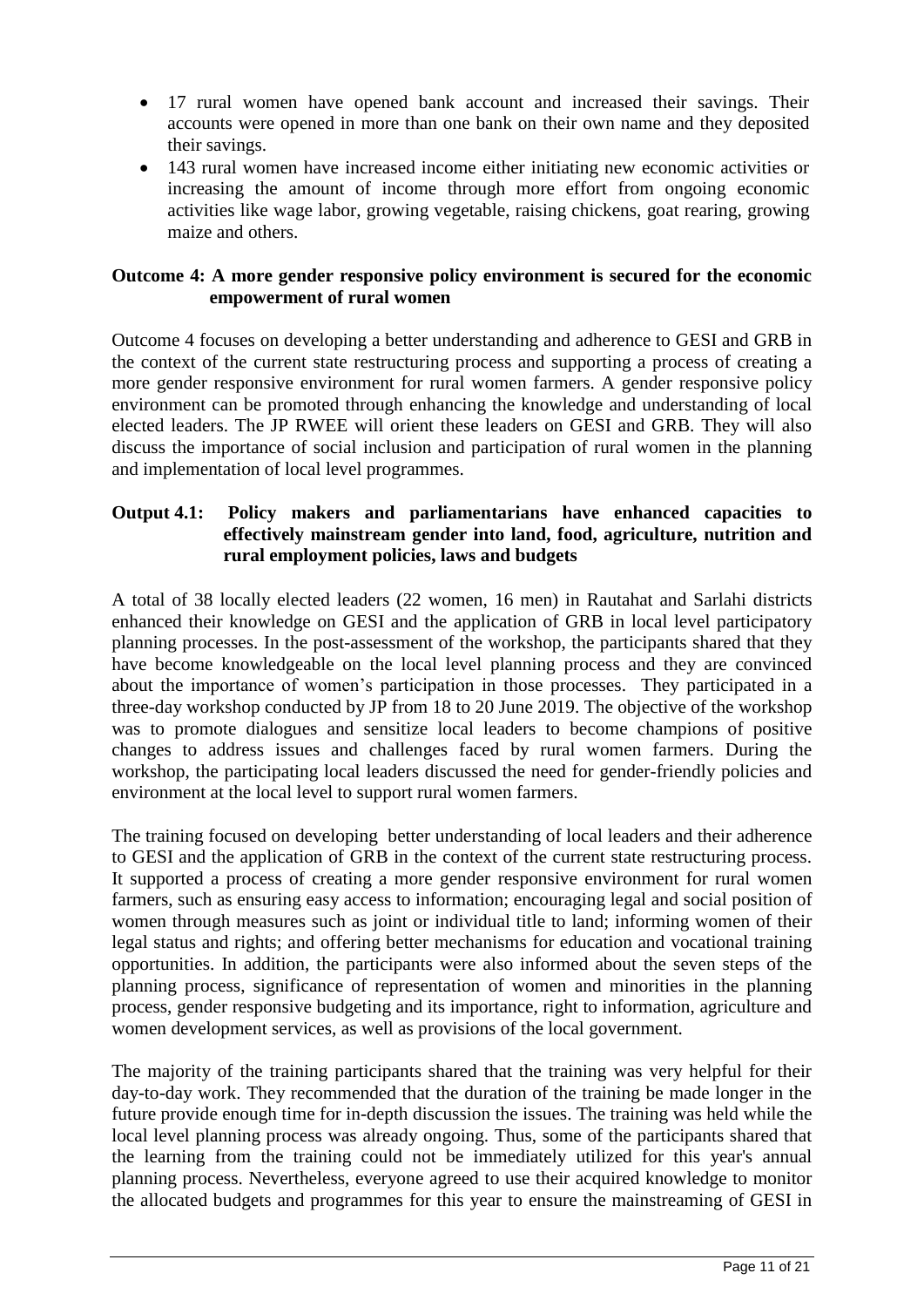implementation. Follow-up meetings will be conducted with local leaders to capture the outcomes of the workshop.

Meanwhile, four local working groups (two in each district) were established to support the local level policy advocacy on priority issues of rural women farmers in Sarlahi and Rautahat. The rural women farmers' priority issues, which were identified during the Sahi Ho! Campaign were the allocation of public land for agriculture cooperatives to establish a selling stall and the provision of irrigation facilities among others. Members of the working groups are local leaders, JP RWEE women group members, group facilitators, representatives of civil society organizations, and other stakeholders. They will meet regularly to discuss priority issues on the empowerment of rural women farmers and the ways to address them.

### **Output 4.2: Greater availability of tools and data to track progress in the economic empowerment of rural women**

With the submission to MPTF of the new workplan covering October 2019-June 2020 in this reporting period, the timing of the Women's Empowerment in Agriculture Index (WEAI) endline survey was shifted to 2020.

## **II. Describe any delays in implementation, challenges, lessons learned & best practices**

## **Challenge:**

The JP RWEE programme districts are highly flood-prone districts. In June 2019, many parts of programme intervention areas were inundated with flood during the monsoon season which adversely affected the smooth implementation of the programme.

The transfer of government officials particularly the relevant Joint Secretary and Under Secretary at the MoALD, affected scheduling a meeting of the Programme Steering Committee on time. The JP RWEE team is coordinating with the Ministry to schedule this meeting as early as possible.

### **Mitigation measure:**

The JP RWEE provided the training to rural women farmers on disaster preparedness and response planning; household level disaster preparedness; and general awareness on saving lives during the event of disasters, including floods, cold wave and windstorm. This training will enable rural women to effectively handle prevention and response measures in case of future disasters.

### **Good practice under "delivering as one"**

During this reporting period, all four UN agencies were actively engaged in the implementation of activities in the two districts. The GALS implementation was new for the three agencies. Thus, the identification of the participants and group was conducted in close coordination with the District Technical Officer (DTO) based in Rautahat district. Close consultation, sharing of detailed information (on group and individual initiatives, progress and changes) with the service providers of four participating agencies made coordination effective. In addition, regular coordination with mayors and deputy mayors in the municipalities where GALS were implemented were conducted as UN working as one. Progress on the implementation of initiatives were also shared among stakeholders as often as necessary.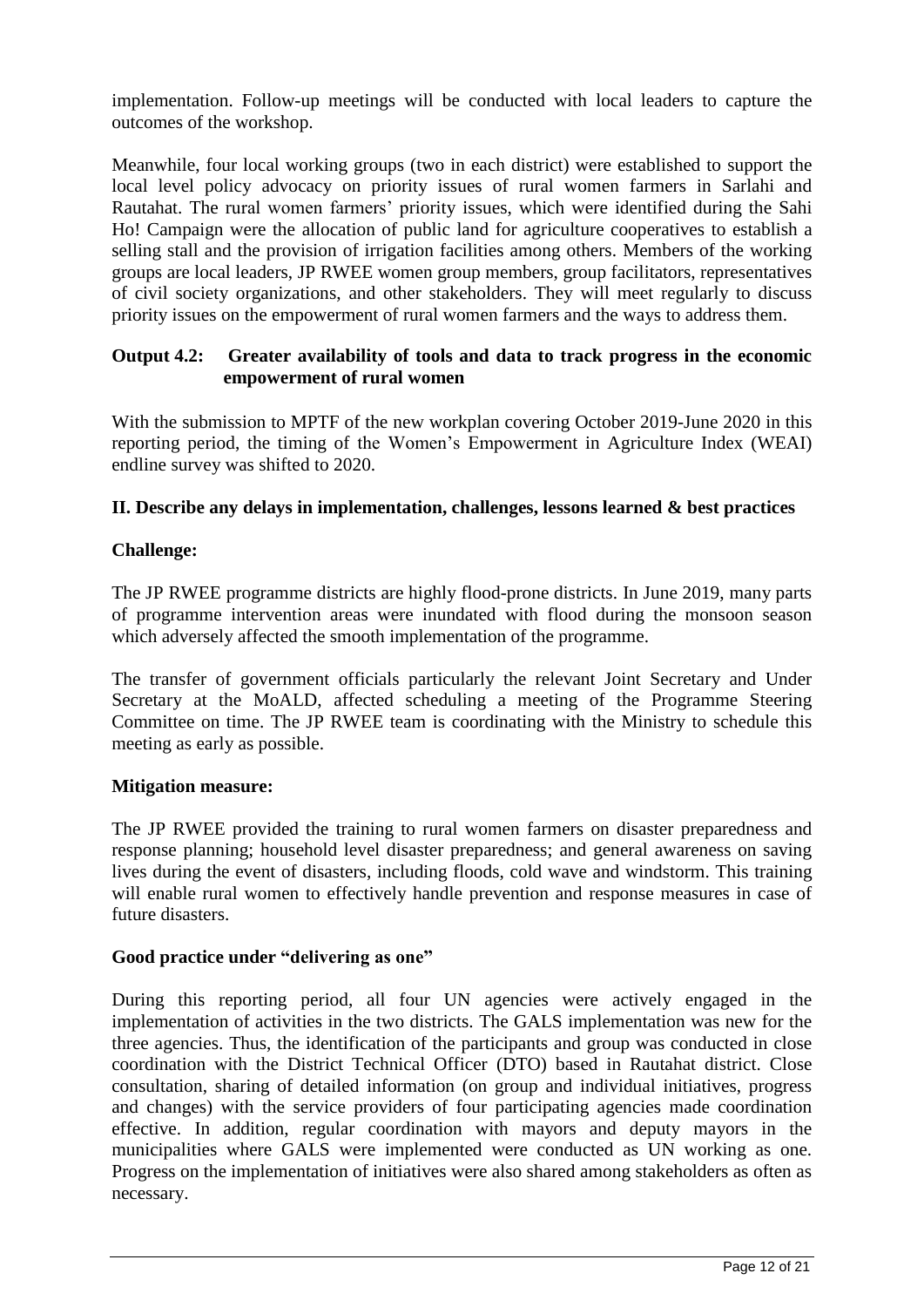The DTO, field-based facilitators and service providers of the JP RWEE worked closely in the planning and implementation of the activities to avoid duplication and maximize the effectiveness of joint activities in the field. They also observed and monitored each other's activities. The nutrition education training was implemented jointly by WFP and FAO in coordination with two other participating agencies (UN Women and IFAD), to ensuring that the JP UN participants are "delivering as one". There is strong buy-in and support of the local government to the implementation of the programme activities.

In the continuous efforts to carry out the resource mobilization at the country level, the JP RWEE team in Nepal submitted a proposal to the Government of Finland, through its embassy in Kathmandu, for the funding of Euro 3,000,000 on 24 May 2019. The submission the proposal was coordinated by the United Nations Resident Coordinator's Office as part of the joint programming and resource mobilization initiative, which also demonstrated the positive recognition by the Resident Coordinator of the results achieved by the JP RWEE in Nepal. The JP RWEE team is yet to hear a result from the Government of Finland.

#### **III. Qualitative assessment**

No updates in this reporting period, will be added on the annual report 2019.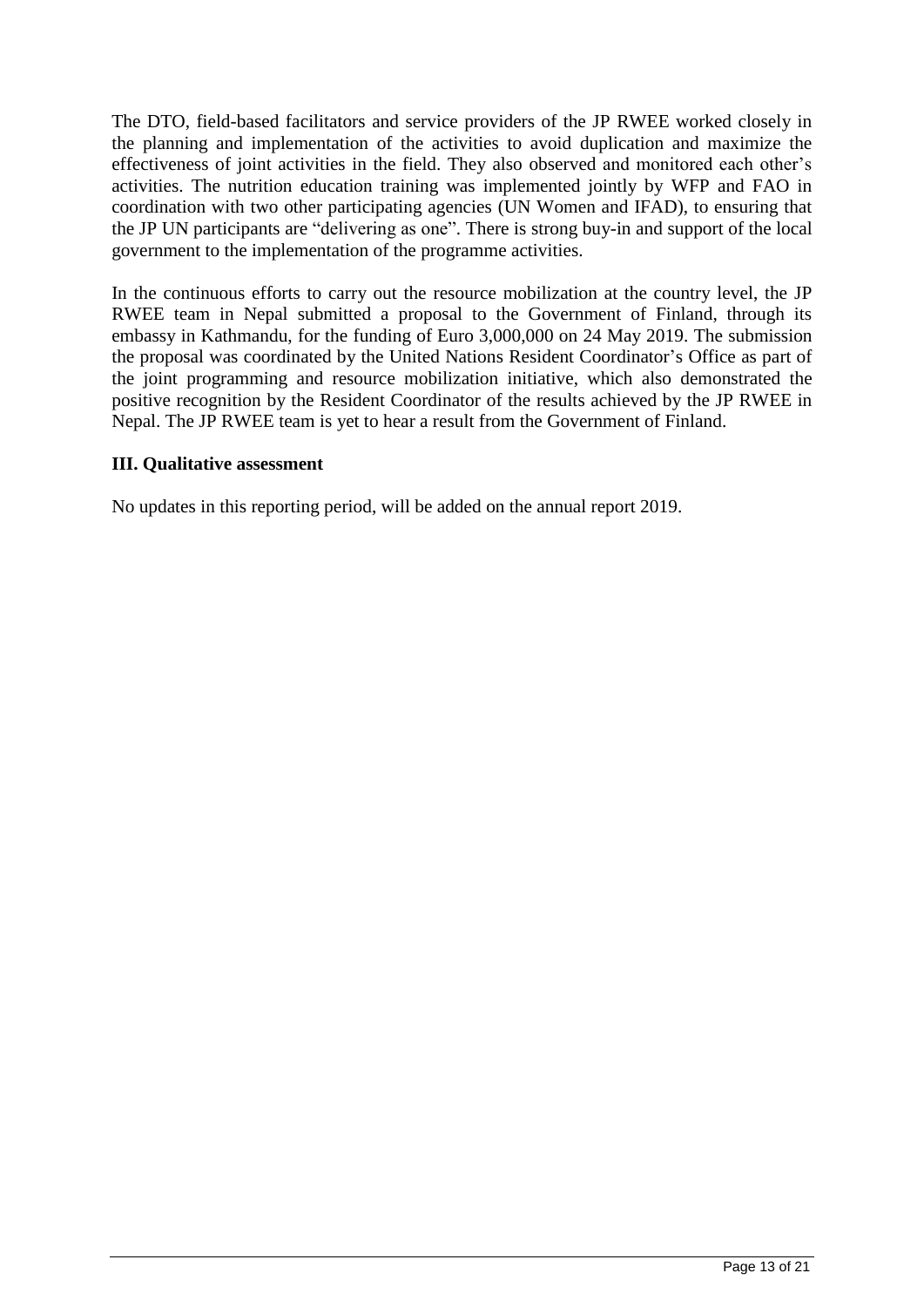# **ii) Indicator Based Performance Assessment:**

|                                                | <b>Achievement of Indicator Targets</b>        | <b>Reasons for Variance</b> | <b>Source of Verification</b> |
|------------------------------------------------|------------------------------------------------|-----------------------------|-------------------------------|
|                                                |                                                | with Planned Target (if     |                               |
|                                                |                                                | any)                        |                               |
| Outcome 1 Improved food and nutrition security |                                                |                             |                               |
| <b>Indicator 1.1:</b>                          | <b>Indicator 1.1:</b>                          |                             |                               |
| % of increase in agriculture production of     |                                                |                             | Production data of            |
| women farmers                                  | Total of 153 per cent increase in vegetable    |                             | targeted beneficiaries and    |
|                                                | production (591 kg. per household) in          |                             | field observation             |
| <b>Baseline:</b>                               | Sarlahi and Rautahat districts by June 2019.   |                             |                               |
| Food crops 1,337 kg/HH                         |                                                |                             |                               |
| Vegetables 234 kg/HH                           | The achievement is yet 47 per cent short of    |                             |                               |
|                                                | target. However, as of report submission, the  |                             |                               |
| Planned Target (2018 and 2019):                | JP RWEE has provided additional resources      |                             |                               |
| 200 % increase in food production              | for the procurement of high-yielding           |                             |                               |
|                                                | seedlings, which will be planted in the next   |                             |                               |
|                                                | cropping season.                               |                             |                               |
|                                                |                                                |                             |                               |
| <b>Indicator 1.2:</b>                          | Indicator $1.2.1 - 1.2.4$ :                    |                             |                               |
| Women's dietary diversity or variety of        |                                                |                             | Vegetable consumption         |
| households food consumption pattern            | 1.2.1: 413 mt. vegetable consumed by $2,333$   |                             | data of targeted              |
|                                                | household as of June 2019                      |                             | beneficiaries and final       |
| <b>Baseline:</b>                               |                                                |                             | evaluation report of the      |
| 1.2.1<br>62.2% of HHs (with kitchen            | Note:                                          |                             | <b>JP RWEE</b>                |
| gardening) surveyed with sufficient            | The relevant data under 1.2.2, 1.2.3 and 1.2.4 |                             |                               |
| quantity and frequency of vegetable            | was not collected during the reporting         |                             |                               |
| consumption                                    | period. The data will be updated during the    |                             |                               |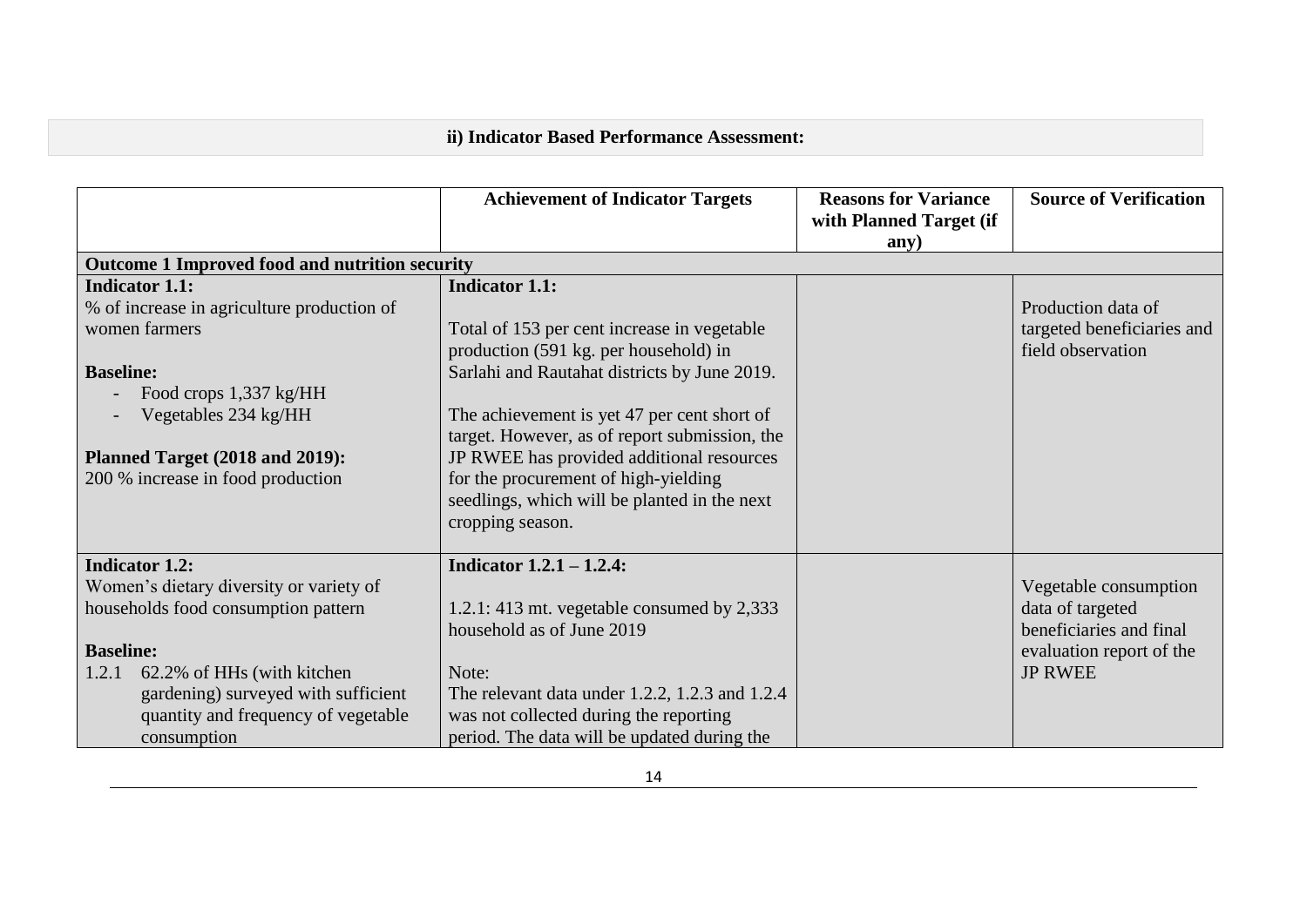|       | 1.2.2 72.4% of HHs surveyed have      | final evaluation of the JP RWEE.                                                                                                               |  |
|-------|---------------------------------------|------------------------------------------------------------------------------------------------------------------------------------------------|--|
|       | minimum acceptable diet (MAD)         |                                                                                                                                                |  |
| 1.2.3 | Food Consumption Score of HHs         |                                                                                                                                                |  |
|       | surveyed is 6.73%                     |                                                                                                                                                |  |
| 1.2.4 | Coping Strategy Index (CSI)           |                                                                                                                                                |  |
|       |                                       |                                                                                                                                                |  |
|       | <b>Planned Target:</b>                |                                                                                                                                                |  |
| 1.2.1 | 50% increase by quantity and          |                                                                                                                                                |  |
|       | frequency in vegetable consumption    |                                                                                                                                                |  |
|       | of kitchen garden (2017)              |                                                                                                                                                |  |
| 1.2.2 | At least 85% of the total HHs         |                                                                                                                                                |  |
|       | supported have minimum acceptable     |                                                                                                                                                |  |
|       | diet (MAD) (5,610 HHs in five years,  |                                                                                                                                                |  |
|       | and $2,890$ HHs as of December 2016,) |                                                                                                                                                |  |
| 1.2.3 | 80% of the total HHs supported        |                                                                                                                                                |  |
|       | improve Food Consumption Score        |                                                                                                                                                |  |
|       | (FCS)                                 |                                                                                                                                                |  |
| 1.2.4 | $CSI$ (5,280 HHs in five years and    |                                                                                                                                                |  |
|       | 2,720 HHs as of December 2016)        |                                                                                                                                                |  |
|       |                                       | Output 1.1 Rural women have increased access to and control over resources, assets and services critical for their food and nutrition security |  |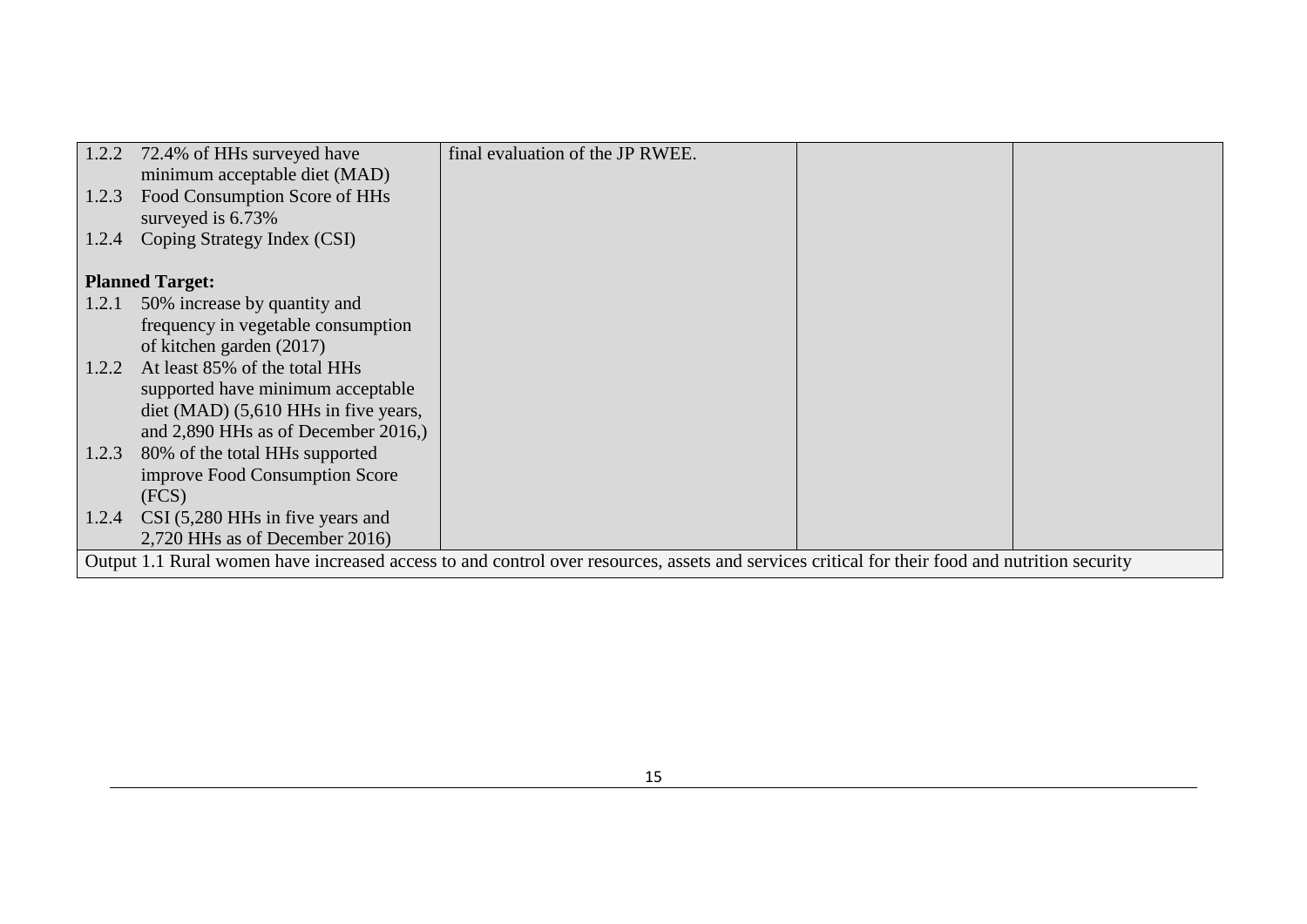| <b>Indicator 1.1.1:</b> Number of rural women    | <b>Indicator 1.1.1:</b>                                                                                               | Field monitoring report |
|--------------------------------------------------|-----------------------------------------------------------------------------------------------------------------------|-------------------------|
| farmers who have access to integrated            | 2,333 rural women farmers have access to                                                                              |                         |
| agri0063ulture/nutrition services                | integrated agriculture/nutrition services                                                                             |                         |
| <b>Baseline: 0</b>                               | through kitchen gardening and commercial                                                                              |                         |
| <b>Planned Target:</b> 2,333 rural women farmers | vegetable production. (Target achieved)                                                                               |                         |
|                                                  |                                                                                                                       |                         |
|                                                  |                                                                                                                       |                         |
| <b>Indicator 1.1.2:</b> Number of rural women    | <b>Indicator 1.1.2:</b>                                                                                               |                         |
| farmers who utilize improved agriculture         | 2,333 rural women farmers have been                                                                                   |                         |
| production techniques                            | utilizing improved agriculture production                                                                             |                         |
| <b>Baseline:</b> 287 households with 574 rural   | techniques (Target achieved)                                                                                          |                         |
| women farmers                                    |                                                                                                                       |                         |
| Planned Target: 2,333 women farmers              |                                                                                                                       |                         |
|                                                  |                                                                                                                       |                         |
|                                                  |                                                                                                                       |                         |
|                                                  |                                                                                                                       |                         |
|                                                  |                                                                                                                       |                         |
| <b>Indicator 1.1.3:</b> Number of rural women    | <b>Indicator 1.1.3:</b>                                                                                               |                         |
| accessing community assets and agriculture       | 800 rural women in two districts have access                                                                          |                         |
| infrastructure (including shored equipment       | to shared equipment and agricultural                                                                                  |                         |
| and machineries)                                 | machineries such as power tillers, corn                                                                               |                         |
| <b>Baseline: 0</b>                               | shellers, paddy/wheat harvesters and shallow                                                                          |                         |
| Planned Target: 700 rural women                  | tube well (Achieved and exceeded target)                                                                              |                         |
|                                                  |                                                                                                                       |                         |
|                                                  | Note:                                                                                                                 |                         |
|                                                  | 800 rural women of 40 groups have received,                                                                           |                         |
|                                                  | the marketing equipment, such as, plastic                                                                             |                         |
|                                                  | crate and weighing machine                                                                                            |                         |
|                                                  | Output 1.2 Rural women have greater capacity to enhance and control local food security reserves and their production |                         |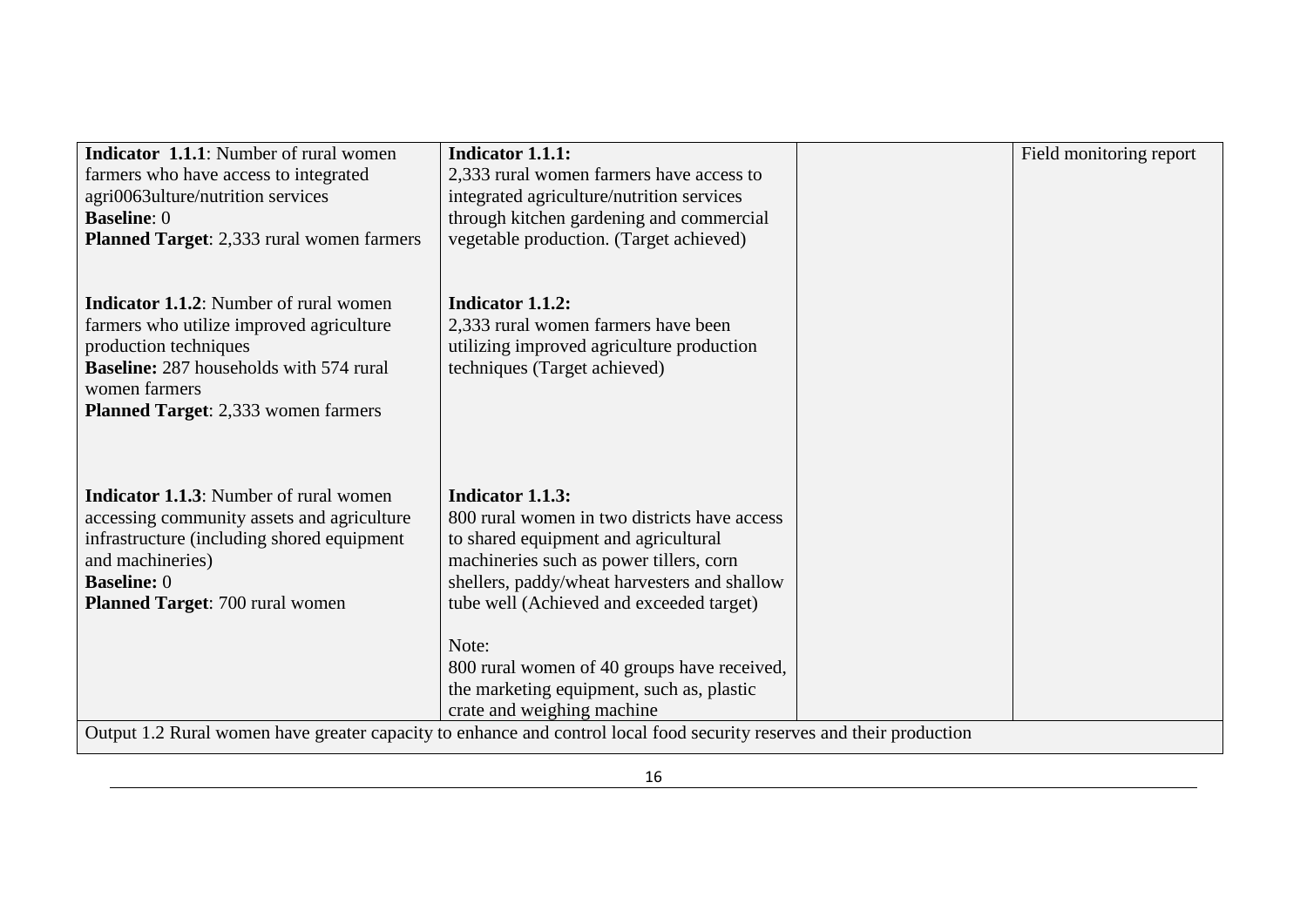| Not applicable for reporting as the JP RWEE in Nepal does not target this output.                                                                                                                                                                              |                                                                                                                                                                                                                                                                                                                                                                    |  |                                                                                         |
|----------------------------------------------------------------------------------------------------------------------------------------------------------------------------------------------------------------------------------------------------------------|--------------------------------------------------------------------------------------------------------------------------------------------------------------------------------------------------------------------------------------------------------------------------------------------------------------------------------------------------------------------|--|-----------------------------------------------------------------------------------------|
| Outcome 2 Rural women have increased income to secure their livelihoods.                                                                                                                                                                                       |                                                                                                                                                                                                                                                                                                                                                                    |  |                                                                                         |
| <b>Indicator 2.1:</b> Variation of women/women<br>groups/cooperatives income generated from<br>their sales markets<br><b>Baseline:</b> 49 rural women farmers<br><b>Planned Target:</b> 1,320 rural women<br>generated income from their sales market          | <b>Indicator 2.1:</b><br>1,805 rural women earned a total of NPR<br>19,770,138 (USD 176,597) by selling<br>vegetables (Achieved and exceeded target)                                                                                                                                                                                                               |  | Fresh vegetable sales<br>data of targeted rural<br>women and field report               |
| <b>Indicator 2.2:</b> Proportion of rural women<br>with empowerment in the income domain of<br>the "women's empowerment agriculture<br>index" WEAI (control over income)<br><b>Baseline:</b> IFAD to set the baseline<br><b>Target:</b> IFAD to set the target | <b>Indicator 2.2:</b><br>Not available.<br>Note:<br>Activities for this indicator will start in 2020.<br>Note: This will initiate in the first quarter of<br>2020.                                                                                                                                                                                                 |  |                                                                                         |
|                                                                                                                                                                                                                                                                | Output 2.1 Rural women have enhanced entrepreneurship skills and value chains to access markets for their products                                                                                                                                                                                                                                                 |  |                                                                                         |
| <b>Indicator 2.1.1:</b> Number of rural women<br>farmers trained on entrepreneurial and /or<br>vocational skills to have increased access to<br>markets<br><b>Baseline: 0</b><br><b>Planned Target:</b> 50 rural women farmers                                 | <b>Indicator 2.1.1:</b><br>No activity conducted during this reporting<br>period. The progress will be updated in the<br>Annual report 2019. However, out of 96<br>rural women farmers groups, 55 rural women<br>farmers groups were supported to enhance<br>their market linkages through an interaction<br>workshop with local<br>venders/retailers/wholesalers. |  | Data of vegetable<br>linkages development<br>interaction workshop and<br>exposure visit |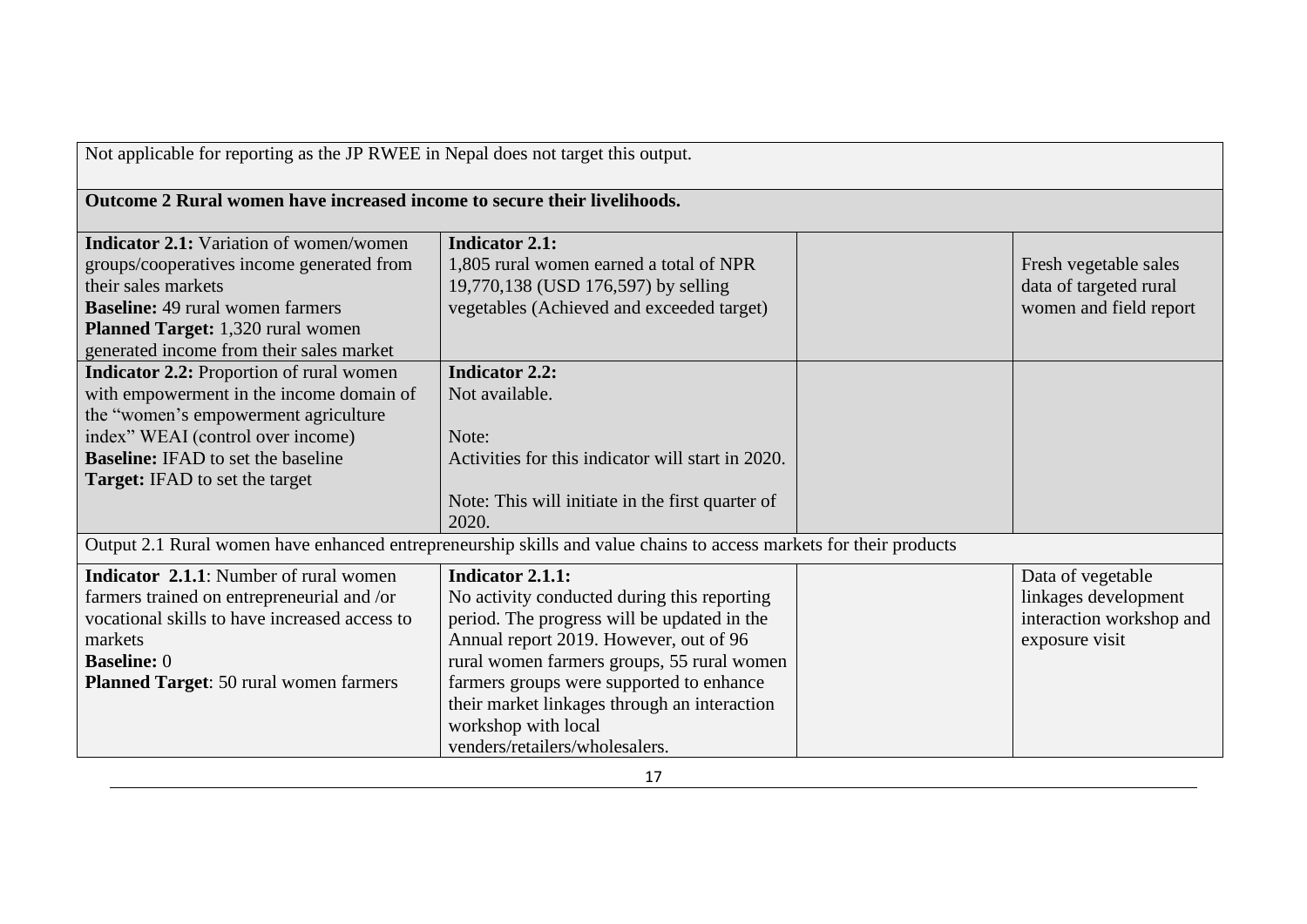| Output 2.2 Rural women have increased access to decent wage employment opportunities                                                                                                             |                                                                                                                                                                                                                                         |                         |
|--------------------------------------------------------------------------------------------------------------------------------------------------------------------------------------------------|-----------------------------------------------------------------------------------------------------------------------------------------------------------------------------------------------------------------------------------------|-------------------------|
| <b>Indicator 2.2.1:</b> Number of rural women<br>farmers who entered wage employment with<br>the support of the JP RWEE<br><b>Baseline: 922 rural women</b><br>Planned Target: 1,500 rural women | Indicator 2.2.1:<br>A total of 300 rural women are earning NPR<br>400 (USD 3.53) per day (for a period of 30<br>days each) in both districts as a result of<br>short-term wage employment in the<br>construction of two market outlets. | Field monitoring report |
| policies and programmes.                                                                                                                                                                         | Outcome 3: Rural women have enhanced leadership and participation in their communities and in rural institutions, and in shaping laws,                                                                                                  |                         |
| <b>Indicator 3.1:</b> % of women elected as<br>representative at local level/community level<br>committees<br><b>Baseline: 0</b><br><b>Planned Target: 10 (2018-2019)</b>                        | <b>Indicator 3.1:</b><br>Not available.<br>Note:<br>Data could not be collected due to heavy<br>flood in June in both the districts. The<br>progress will be reported in the Annual<br>Report of 2019                                   |                         |
| <b>Indicator 3.2:</b> % of producer's organizations<br>led by women                                                                                                                              | <b>Indicator 3.2:</b><br>Not available.                                                                                                                                                                                                 |                         |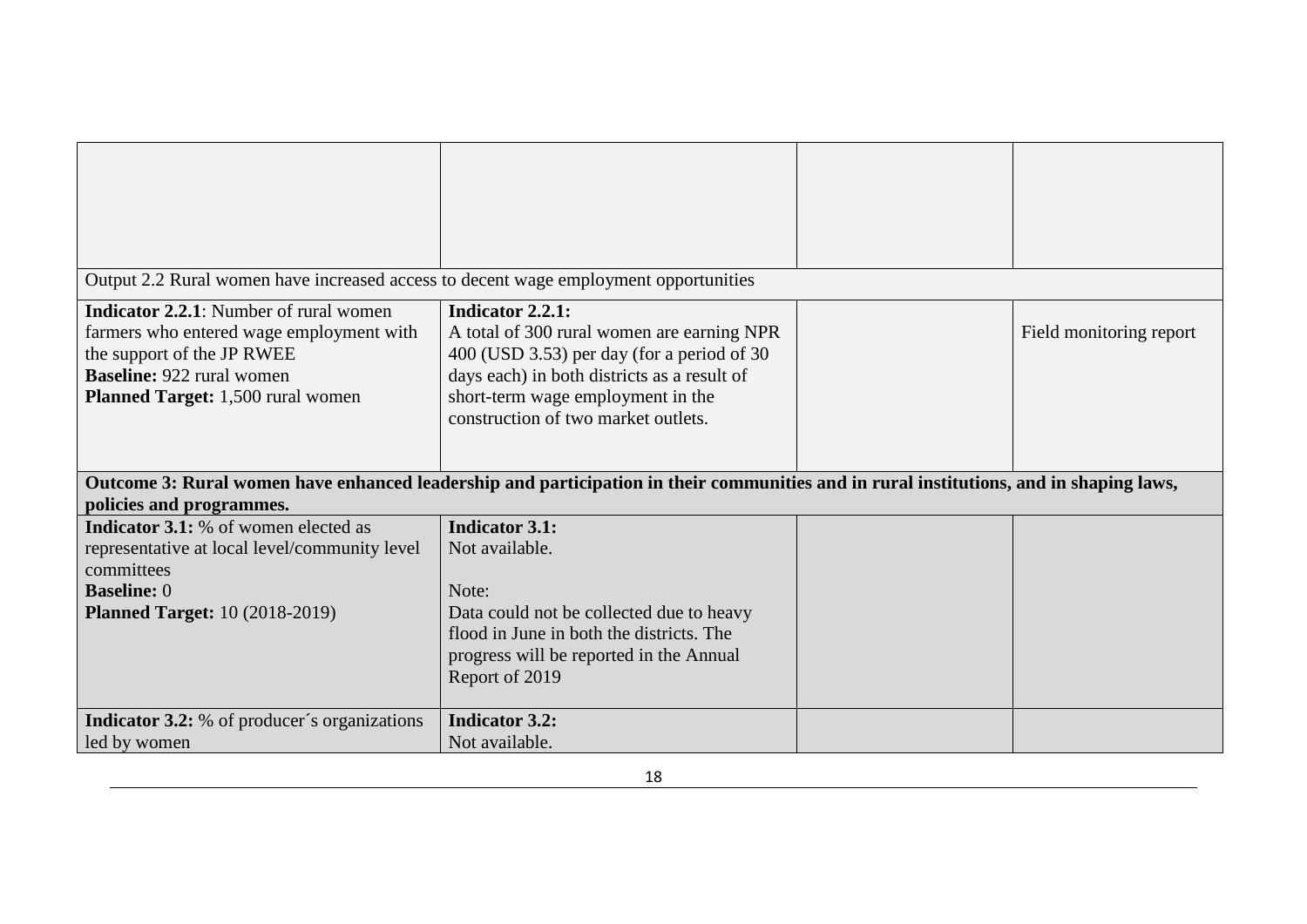| <b>Baseline:</b> 2.9 % of producers organizations<br>led by women<br><b>Planned Target:</b> 5% increase (against the<br>baseline) in rural women leadership in<br>producer's organizations (2018-2019)                                                                                                                              | Note:<br>Data could not be collected due to heavy<br>flood in June in both the districts. The<br>progress will be reported in the Annual<br>Report of 2019 |  |                         |
|-------------------------------------------------------------------------------------------------------------------------------------------------------------------------------------------------------------------------------------------------------------------------------------------------------------------------------------|------------------------------------------------------------------------------------------------------------------------------------------------------------|--|-------------------------|
|                                                                                                                                                                                                                                                                                                                                     | Output 3.1 Rural women, including young women have enhanced confidence and leadership skills to participate in local governance                            |  |                         |
| <b>Indicator 3.1.1:</b> Number of rural women<br>farmers who participated in the local policy<br>discussions and/or formal decision-making<br>processes<br><b>Baseline:0</b><br><b>Planned Target: 20 (2018-2019)</b>                                                                                                               | <b>Indicator 3.1.1:</b><br>No activity conducted during this reporting<br>period. The progress will be updated in the<br>Annual report 2019.               |  |                         |
|                                                                                                                                                                                                                                                                                                                                     | Output 3.2: Rural women have greater organizational capacities to form, sustain and participate into POs, cooperatives and unions                          |  |                         |
| <b>Indicator 3.1.2:</b> Number of rural women's<br>groups who join formally registered<br>cooperatives or registered themselves in<br>relevant local government offices<br><b>Baseline:</b> 14 rural women's groups joined<br>cooperatives<br><b>Planned Target:</b> 2 additional cooperatives<br>joined by rural women (2018-2019) | Indicator 3.1.2:<br>Eight women's groups formed one<br>cooperative and registered it.                                                                      |  | Field monitoring report |
| Output 3.3: Rural women, including young women, have increased capacity to engage in and influence relevant policy forums at national and regional<br>levels                                                                                                                                                                        |                                                                                                                                                            |  |                         |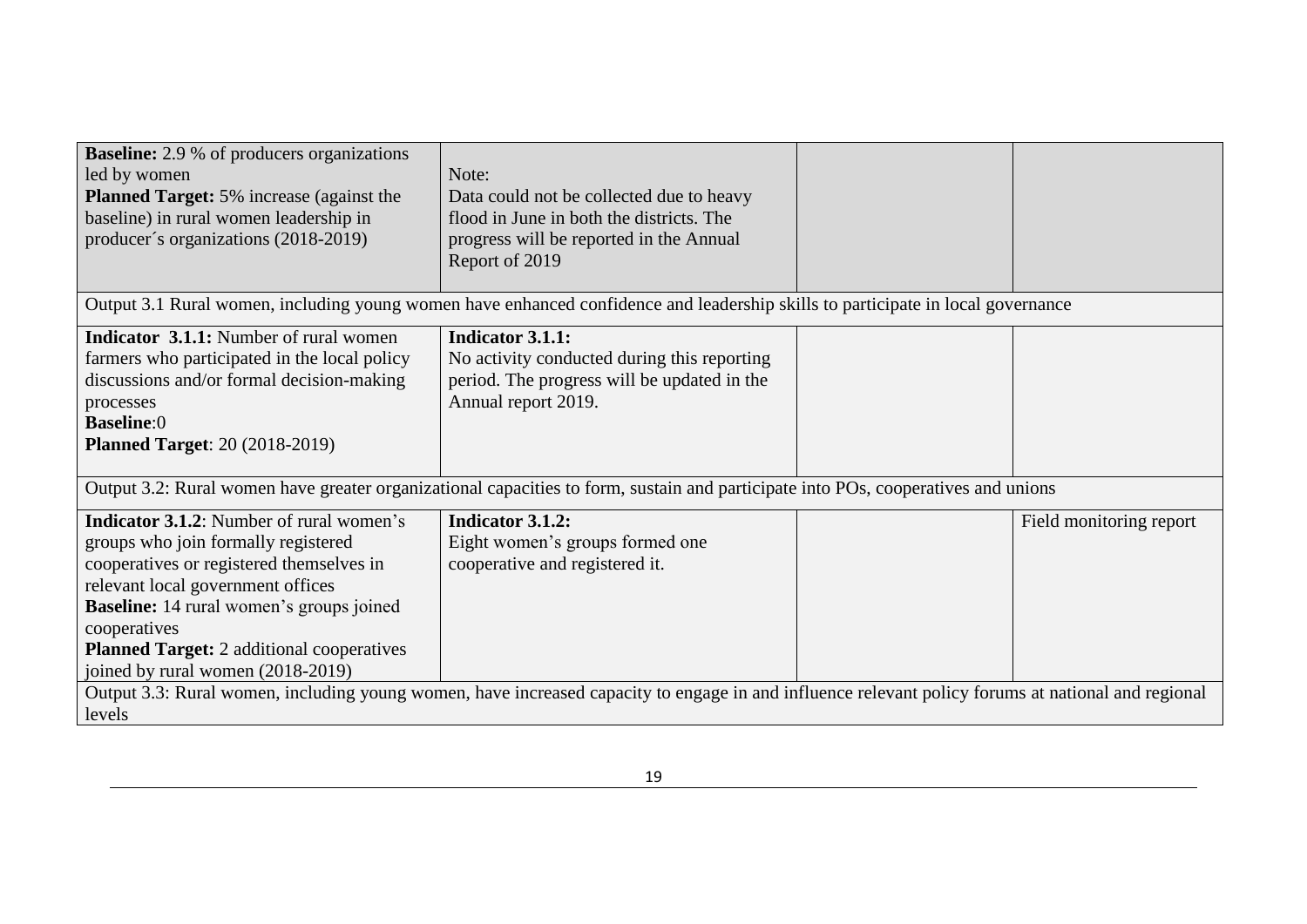| Not applicable for reporting as the JP RWEE in Nepal does not target this output.                                                                    |                                                                                                                                          |  |                         |  |
|------------------------------------------------------------------------------------------------------------------------------------------------------|------------------------------------------------------------------------------------------------------------------------------------------|--|-------------------------|--|
|                                                                                                                                                      | Output 3.4: Rural women, including young women have enhanced awareness on their rights in a more supportive community/local environment. |  |                         |  |
| <b>Indicator 3.4.1:</b> Number of rural women who                                                                                                    | <b>Indicator 3.4.1:</b>                                                                                                                  |  | Equal<br>Access         |  |
| are aware of women's human rights and GESI                                                                                                           | A total of 1,312 rural women (18 female                                                                                                  |  | International's report  |  |
| responsive approaches                                                                                                                                | facilitators and 1,294 rural women farmers)                                                                                              |  |                         |  |
| <b>Baseline:</b> 5 rural women                                                                                                                       | reached through weekly discussion sessions                                                                                               |  |                         |  |
| Planned Target: 1,500 rural women                                                                                                                    | on women's human rights and GESI                                                                                                         |  |                         |  |
|                                                                                                                                                      | responsive approaches                                                                                                                    |  |                         |  |
|                                                                                                                                                      |                                                                                                                                          |  | Field monitoring report |  |
| <b>Indicator 3.4.2:</b> Number of                                                                                                                    | <b>Indicator 3.4.2:</b>                                                                                                                  |  |                         |  |
| families/households mobilized and increased                                                                                                          | 190 households mobilized and increased                                                                                                   |  |                         |  |
| their awareness and support rural women's                                                                                                            | their awareness and support for rural                                                                                                    |  |                         |  |
| economic empowerment                                                                                                                                 | women's economic empowerment                                                                                                             |  |                         |  |
| <b>Baseline: 0</b>                                                                                                                                   |                                                                                                                                          |  |                         |  |
| Target: 500 families/households of rural                                                                                                             |                                                                                                                                          |  |                         |  |
| women farmers                                                                                                                                        |                                                                                                                                          |  |                         |  |
|                                                                                                                                                      | Outcome 4: A more gender responsive policy environment is secured for the economic empowerment of rural women                            |  |                         |  |
| <b>Indicator 4.1:</b> % of government budgets and                                                                                                    | <b>Indicator 4.1:</b>                                                                                                                    |  |                         |  |
| donor funding (on budget) allocated to                                                                                                               | 38.65 % for the fiscal year 2018/2019                                                                                                    |  |                         |  |
| programme benefitting rural women                                                                                                                    | (Achieved and exceeded target)                                                                                                           |  |                         |  |
| <b>Baseline: 5%</b>                                                                                                                                  |                                                                                                                                          |  |                         |  |
| <b>Planned Target:</b> 20 % of Government                                                                                                            |                                                                                                                                          |  |                         |  |
| budgets and donor funding (on budget)                                                                                                                |                                                                                                                                          |  |                         |  |
| allocated to programme benefitting rural                                                                                                             |                                                                                                                                          |  |                         |  |
| women                                                                                                                                                |                                                                                                                                          |  |                         |  |
| Output 4.1: Policy makers and parliamentarians have enhanced capacities to effectively mainstream gender into land, food, agriculture, nutrition and |                                                                                                                                          |  |                         |  |